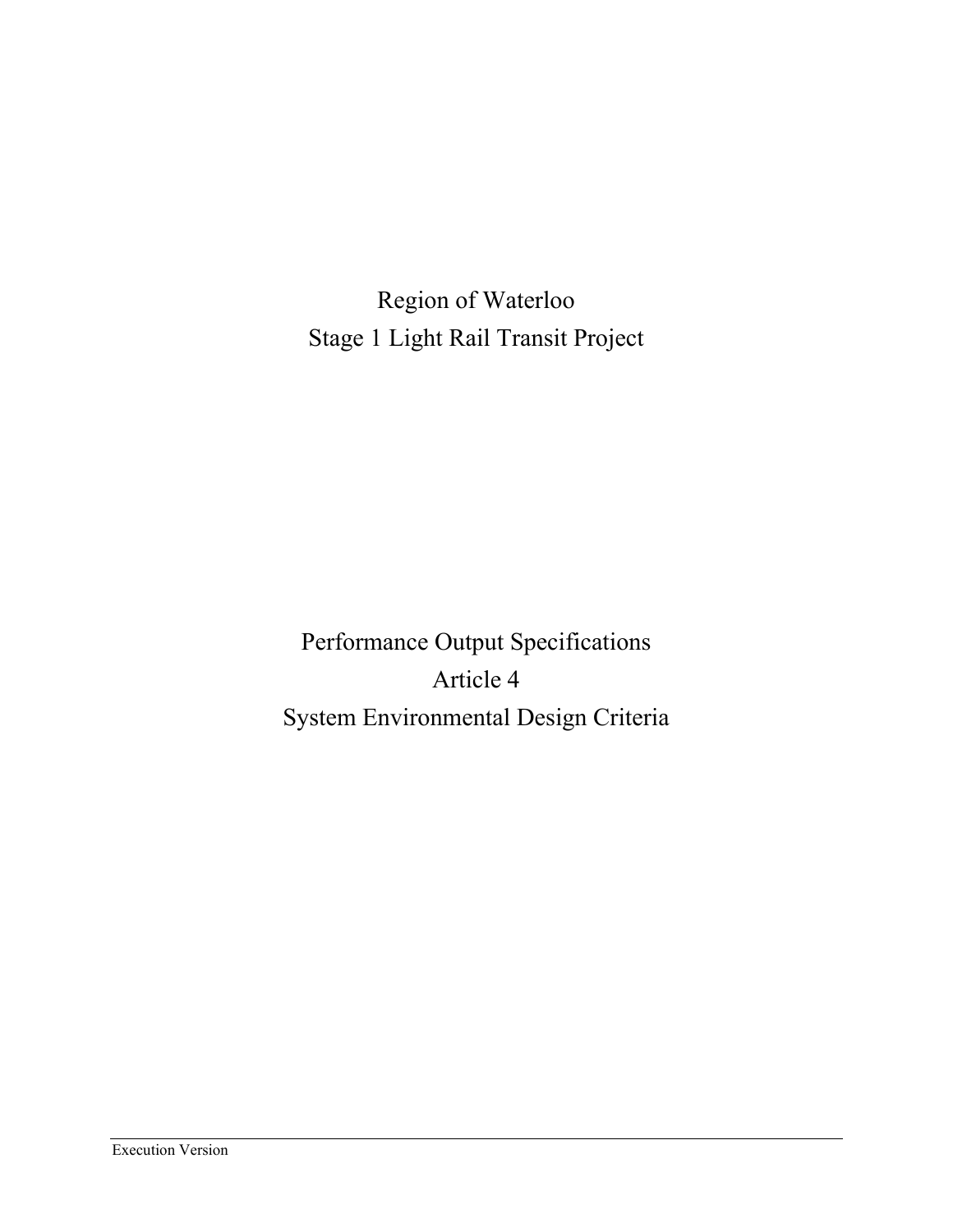# **Table of Contents**

| 4.1  |  |
|------|--|
| 4.2  |  |
| 4.3  |  |
| 4.4  |  |
| 4.5  |  |
| 4.6  |  |
| 4.7  |  |
| 4.8  |  |
| 4.9  |  |
| 4.10 |  |
| 4.11 |  |
| 4.12 |  |
| 4.13 |  |
| 4.14 |  |
|      |  |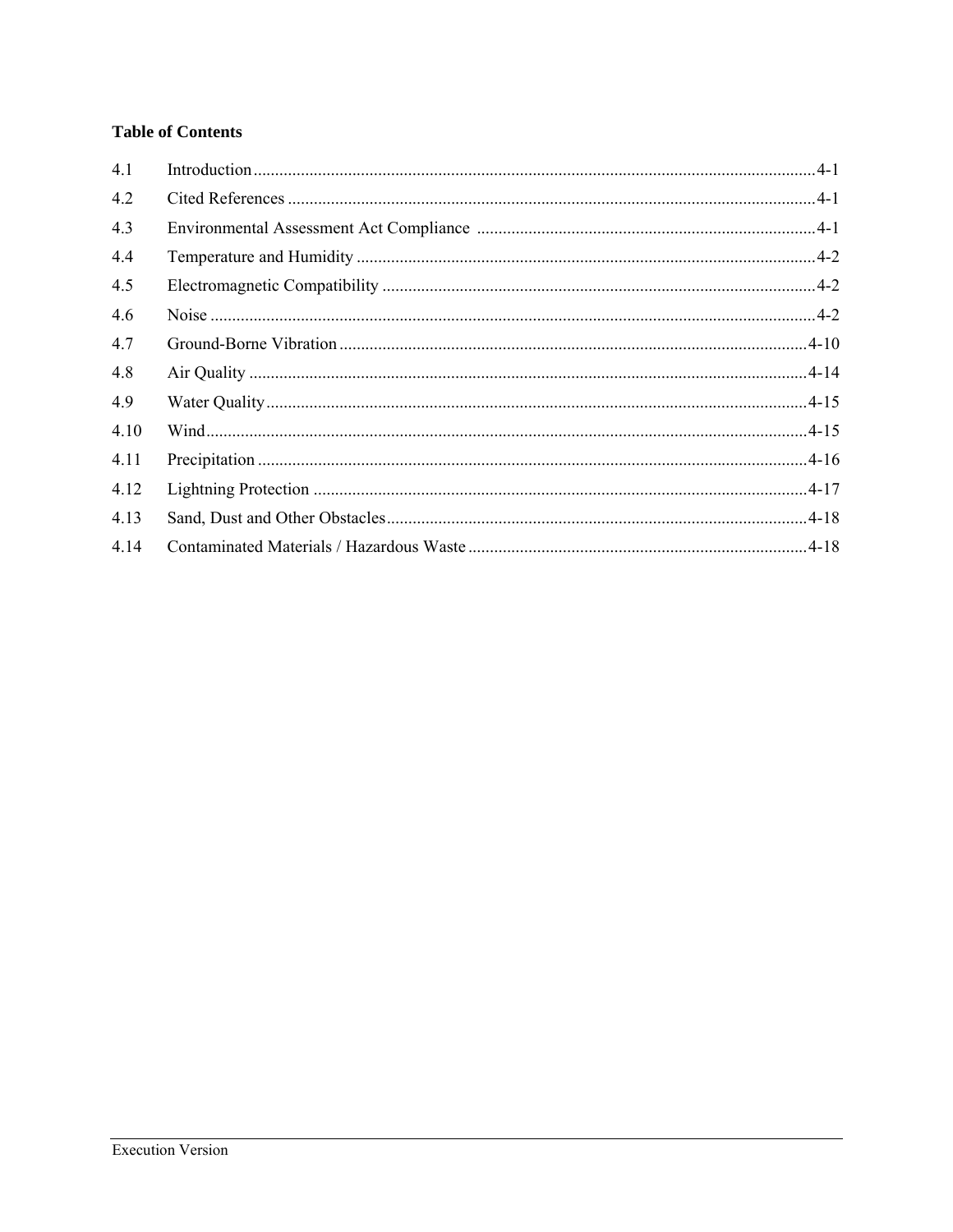## **ARTICLE 4 SYSTEM ENVIRONMENTAL DESIGN CRITERIA**

#### **4.1 Introduction**

- (a) This Article addresses the System environment in which all elements of the LRT shall function.
- (b) The System shall be capable of being operated, stored, and maintained as specified without impairment within the parameters of the environmental conditions, specified herein, occurring either individually or in natural combinations. System operations and maintenance shall not cause environmental consequences in excess of the levels specified herein.

## **4.2 Cited References**

- (a) Occupational Health and Safety Act, Ontario Regulation 278/05 as amended (last amendment O.Reg. 479/10) – Designated Substance – Asbestos on Construction Projects and in Buildings Repair Operations
- (b) Occupational Health and Safety Act, Ontario Regulation 490/09 as amended (last amendment O.Reg. 148/12) – Designated Substances
- (c) Environmental Protection Act, R.S.O. 1990, c. E.19
- (d) R.R.O. 1990 Regulation 347 as amended (last amendment O.Reg. 283/12) General Waste Management
- (e) Ontario Regulation 153/04 as amended (last amendment O.Reg. 269/11) Record of Site Condition
- (f) R.R.O. 1990 Regulation 903 as amended (last amendment O.Reg 468/10) Wells
- (g) Ontario Regulation 419/05 as amended Air Pollution Local Air Quality
- (h) Ontario Regulation 255/11 as amended Applications for Environmental Compliance Approvals
- (i) Region of Waterloo Sewer Use By-law (1990) By-law 1-90, Amended by By-law 92-050
- (j) Region of Waterloo Request for Waste Disposal Approval Standard Operating Procedure as amended (latest revision February 27, 2013)

#### **4.3 Environmental Assessment Act Compliance**

- (a) This project is subject to compliance with the Ontario Environmental Assessment Act, O.Reg. 231/08 as it relates to Transit Projects and the Canadian Environmental Assessment Act.
- (b) The Environmental Project Report (EPR) Revision 5 dated March 8, 2012 is the latest version of the document and Project Co. shall be responsible for compliance with document as a whole and as it relates to this article, the environmental mitigation measures indicated therein.
- (c) Any deviations from the mitigation measures or preferred alternatives identified in the EPR shall be subject to review by the Region and the Ministry of the Environment Environmental Assessment and Approvals Branch to determine if this constitutes a material change that could require an addendum or additional public consultation. Project Co. shall maintain a log of all changes that may relate to the EPR and confirmation of compliance/non-compliance of each change including mitigating measures proposed.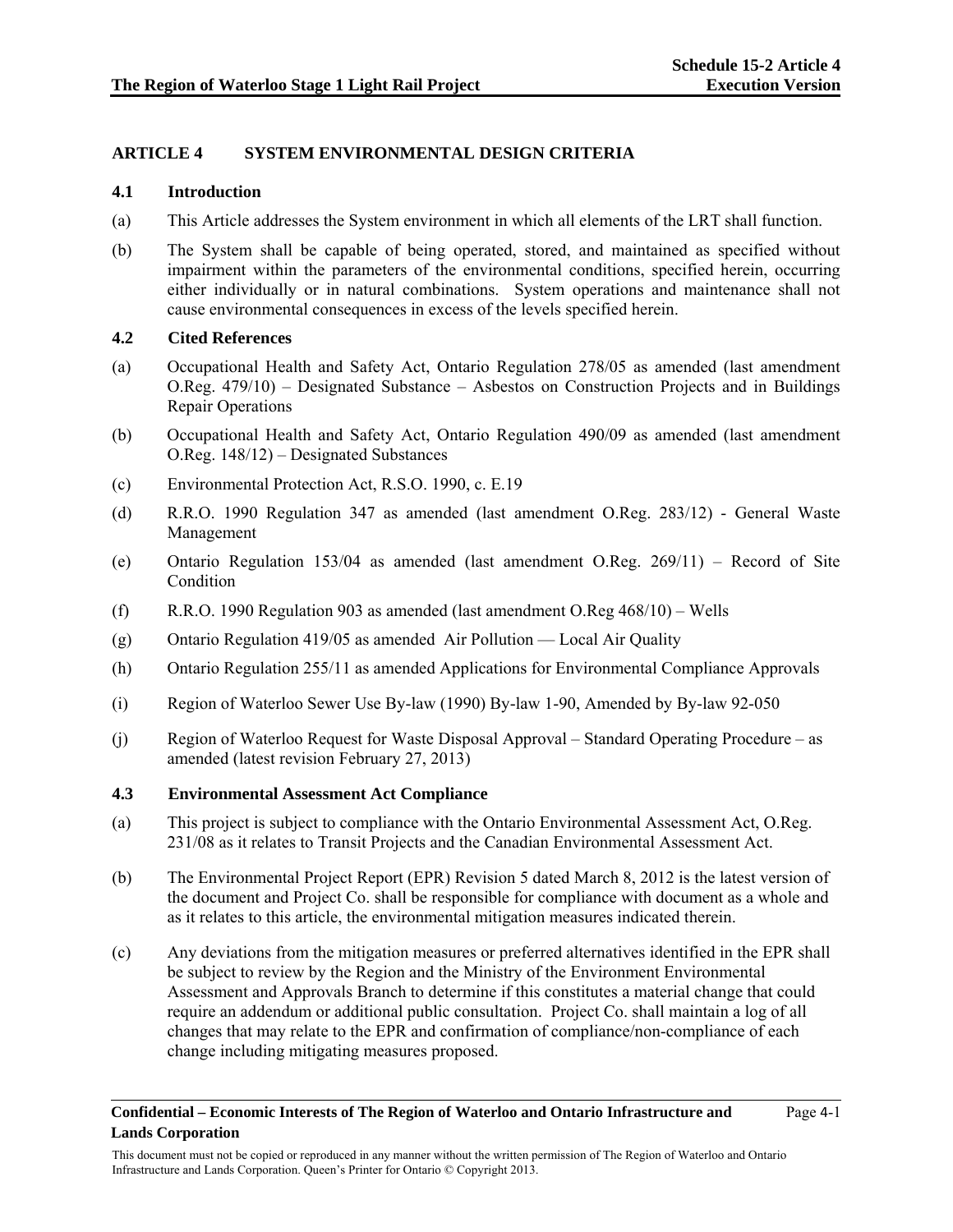(d) Any material deviations requested by Project Co. that require any Environmental Assessment reviews or public consultation shall be completed at the cost of Project Co. and shall not result in a project schedule delay.

## **4.4 Temperature and Humidity**

(a) The System shall be designed to operate in all natural combinations of an ambient temperature range of minus 30 degrees Celsius  $(-30^{\circ}C)$  to plus 44 degrees Celsius  $(44^{\circ}C)$ , and relative humidity conditions from 0 to 100%, including periods of condensation.

## **4.5 Electromagnetic Compatibility**

- (a) The System shall be electromagnetically compatible with its environment. The System shall not produce electromagnetic emissions, whether conducted, radiated, or induced, that in any way interfere with the normal operation of electromagnetic devices or any equipment items used in or around the Project.
- (b) Conversely, all System electrical and electronic equipment shall function satisfactorily in the presence of electromagnetic emissions, whether generated by other components within the System or by devices within the surrounding environment. The surrounding environment may include: communications systems, radio base stations, radar systems, computer equipment and accessories, magnetometers, electric motors, controls, power tools, welders, x-ray equipment, power substations and equipment, and automotive vehicles.
- (c) Prior to the issuance of the Final Completion Certificate, should the System, when installed and operating, create electromagnetic emissions that adversely affect other equipment or be adversely affected by the surrounding electromagnetic environment, the Project Co. shall investigate the problem and successfully complete remedial measures that remove the adverse effect(s). The Project Co. shall continue monitoring emissions during the operations and maintenance period to ensure adverse effects do not recur.
- (d) The Project Co. shall develop an Electromagnetic Compatibility Control Plan in compliance with American Public Transit Association document APTA SS-E-010-98, "Electromagnetic Compatibility Standard" The Project Co. shall submit this plan in accordance with the Contract Deliverables Requirements List (CDRL).
- (e) All System transmitting and receiving equipment and Automatic Train Control (ATC) shall meet the licensing requirements of Industry Canada, or other applicable parts (e.g., the field intensity for unlicensed equipment containing oscillators or other continuous wave sources, given in RSS-210). Requirements of licensing through Industry Canada for a radio spectrum band license should be procured as required to operate the ATC

#### **4.6 Noise**

- (a) Definitions
	- (i) Daytime Equivalent Sound Level Leq, 16h is the daytime equivalent sound level.
	- (ii) Night time Equivalent Sound Level Leq, 8h is the night time equivalent sound level.
	- (iii) Point of Reception is any point on residential property, 15 meters or more from the nearest track's centerline where sound originating from the line is received.
	- (iv) Passby Sound Level is the a weighted equivalent sound level over the time interval of the vehicle takes to pass by.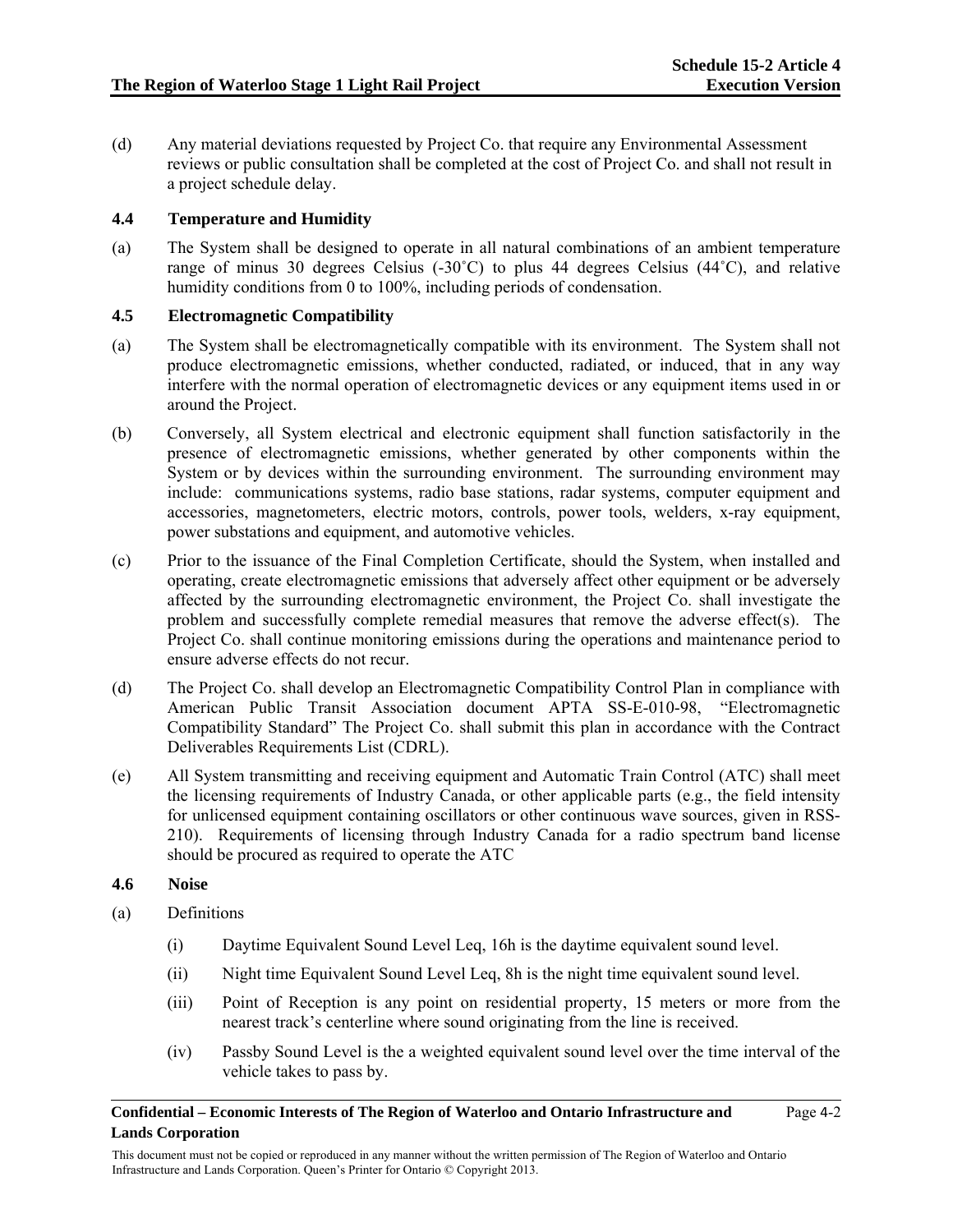- (b) Regulatory Requirements and Guidelines
	- (i) The Ministry of Environment and the Toronto Transit Commission MOEE/TTC Draft Protocol for Noise and Vibration Assessment for the Proposed Scarborough Rapid Transit Extension, May 11, 1993
	- (ii) MOEE/TTC Protocol for Noise and Vibration Assessment for the Proposed Waterfront West Light Rail Transit Line, November 11, 1993.
	- (iii) 1981 APTA (American Public Transit Association) "Guidelines for Design of Rapid Transit Facilities" (June 1981)
	- (iv) 1995 FTA (Federal Transit Administration) "Transit Noise and Vibration Assessment" (April 1995 and May 2006).
	- (v) Ministry of Transportation of Ontario Protocol for dealing with noise concerns during the preparation, review and evaluation of Provincial Highways Environmental Assessments
	- (vi) MOE Model Municipal Noise Control By-Law
	- (vii) Ontario Environmental Protection Act, R.S.O. 1990, c. E.19
	- (viii) Environmental Guide for Noise, Ministry of Transportation of Ontario, October 2006
	- (ix) Noise and Vibration Impact Assessment Region of Waterloo, J.E. Coulter Associates January 9, 2012
	- (x) Region of Waterloo Implementation Guideline for Noise policies Part B Existing Development Impacted by Proposed Regional Road Undertakings
	- (xi) Ontario Regulation 419/05: Air Pollution Local Air Quality
	- (xii) Noise Bylaws:
		- A. City of Waterloo Noise Bylaw 2010-073
		- B. City of Kitchener General Noise Bylaw Chapter 450
		- C. City of Cambridge "Prohibiting and Regulating Noise" Bylaw 32-04
	- (xiii) Ministry of Environment Guidelines:
		- A. NPC-101 -Technical Definitions
		- B. NPC-102 -Instrumentation
		- C. NPC-103 -Procedures
		- D. NPC-104 -Sound Level Adjustments
		- E. NPC-206 -Sound Levels due to Road Traffic
		- F. NPC-232 -Sound Level Limits for Stationary Sources in Class 3 Areas (Rural)
		- G. NPC-233 -Information to be Submitted for Approval of Stationary Sources of Sound
		- H. ORNAMENT, Ontario Road Noise Analysis Method for Environment and Transportation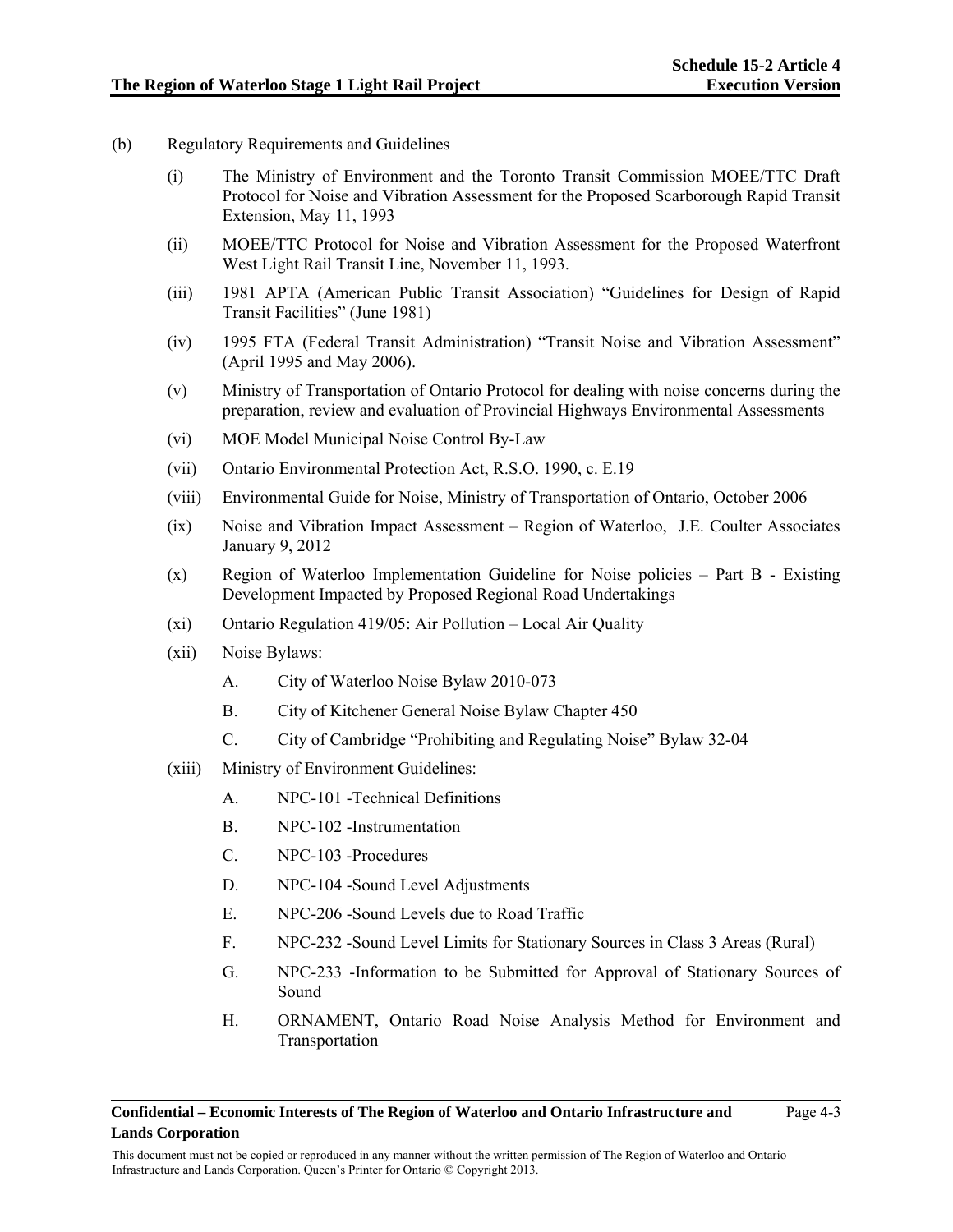Page 4-4

- I. NPC-205 -Sound Level Limits for Stationary Sources in Class 1 & 2 Areas (Urban)
- (c) Noise Prediction
	- (i) Road traffic sound levels have been predicted using the technique developed by the U.S. Federal Highway Administration (FHWA) enhanced by the Ministry of Transportation and the Ministry of the Environment.
	- (ii) The MOE ORNAMENT model is used for prediction of road and traffic noise and includes empirical data for several vehicle classifications; automobile, medium trucks (including city buses) and heavy trucks.
	- (iii) The STAMSON program Version 5.04 (2000) was used for calculating all roads, bus, and LRT traffic sound levels based on analysis of multiple road sections/segments to further enhance its three-dimensional capabilities. STAMSON is the computerized version of the MOE's current noise prediction model, ORNAMENT.
- (d) Noise Measurement
	- (i) Mobile Source
		- A. All noise level measurements are to be taken with a train on which there are three test/observation personnel and necessary equipment. All auxiliary systems, including air conditioning, compressors, and pumps, shall be operating. Exterior noise levels shall be measured using at least a Type II instrument, as defined in NPC 102, "Instrumentation".
		- B. Exterior noise level measurements shall be made in each station and on open section of elevated trackway. Exterior noise measurements shall be made to determine the noise print profiles at certain distances from the vehicle surface. An ultimate length train shall be operated with all auxiliaries in operation, including the air conditioning, compressors, fans, and any compressed air compressors. For the steel wheel/rail system, the tests shall be performed on recently ground, smooth rail at the test locations. At least three runs shall be made for each case and data taken for at least the following cases:
			- 1. Train operated at maximum cruising speed;
			- 2. Train accelerating from zero speed at its maximum acceleration to the maximum cruise speed; and
			- 3. Train decelerating to zero speed at the maximum service deceleration from the maximum cruise speed.
		- C. Other runs may be made for slower speeds and/or train operating conditions, as applicable for certain sections of the line. The Project Co shall then perform a Noise Analysis over the entire system to determine compliance with the noise level limits, or any site-specific exterior noise limits to be decided before commissioning the equipment for regular operations. Where special noise mitigation is provided and for places where noise limits are analyzed to be exceeded, the Project Co shall make site-specific noise measurements.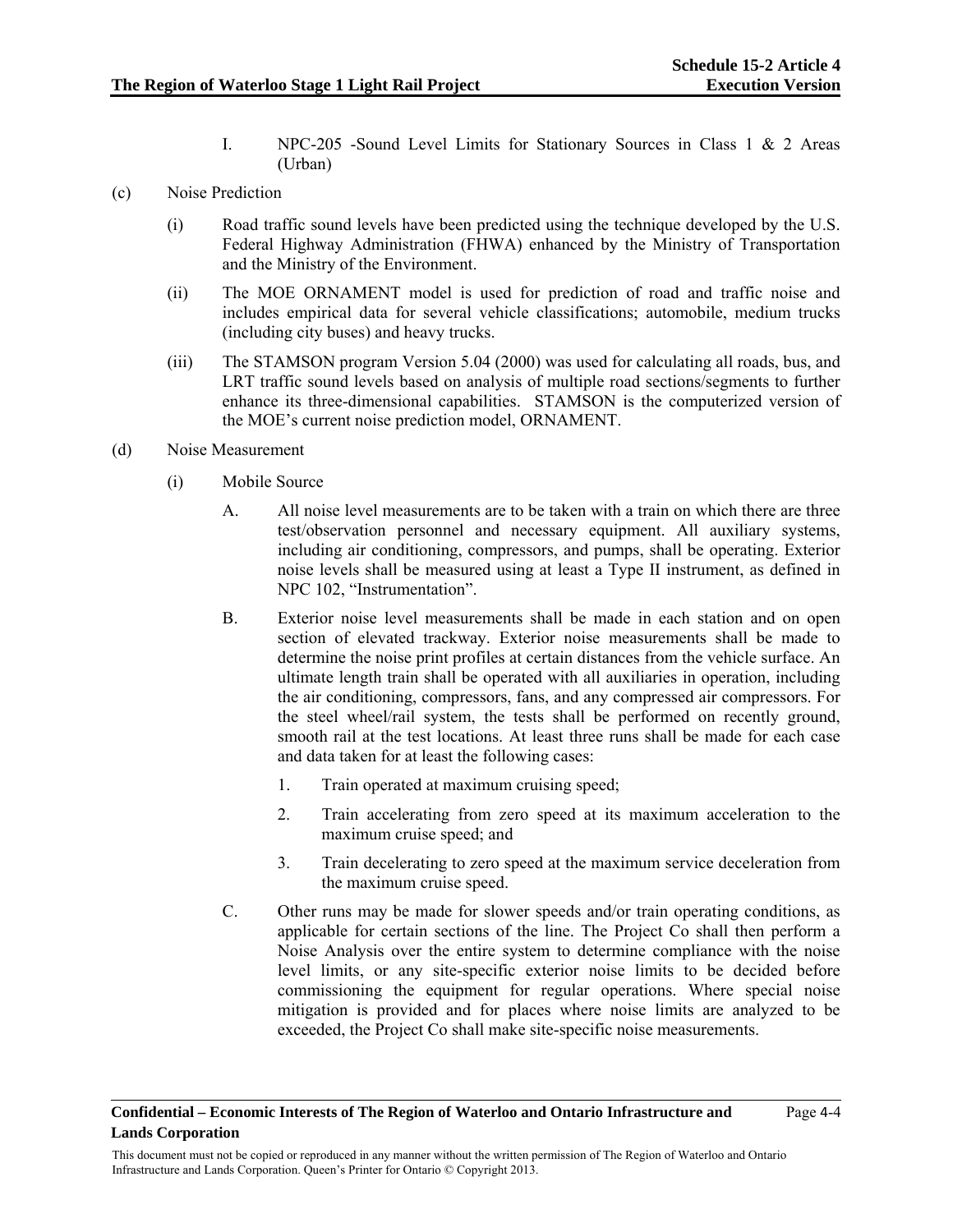Page 4-5

- (ii) Stationary Source
	- A. Noise measurement requirements for stationary sources are specified by the NPC series set out by the Ministry of Environment. Noise measurement should follow requirements as specified in NPC-103. In addition since stationary source will likely require Environmental Compliance Approval and noise assessments and subsequent reporting as prescribed by NPC – 233 will be required before commencement of construction of the facility.
- (e) Operation
	- (i) Mobile Source
		- A. Criteria
			- 1. The Ministry of Environment in conjunction with the TTC prepared a set of noise limits for an LRT system which has been used as a guideline for other similar projects. Noise impact shall be predicted and assessed during design of the line using these sound level criteria:
				- I. Daytime Equivalent Sound Level Criteria: The limit at a point of reception for the predicted daytime equivalent sound levels for rail transit operating alone (excluding contributions from the ambient) is 55 dBA or the ambient Leq, 16h, whichever is higher.
				- II. Nighttime Equivalent Sound Level Criteria: The limit at a point of reception for the predicted nighttime equivalent sound levels for rail transit operating alone (excluding contributions from the ambient) is 50 dBA or the ambient Leq, 8h, whichever is higher.
				- III. Passby Sound Level Criteria: The limit at a point of reception for the predicted passby for a single train operating alone and excluding contributions from other sources is 80 dBA. This limit is based on vehicles operating on tangent track. It does not apply within 100m of special track work and excludes wheel rail squeal.
			- 2. Where buses are part of the road traffic there are no additional criteria requirements beyond those presented in the Ministry of Transportation of Ontario Protocol for dealing with noise concerns during the preparation, review and evaluation of Provincial Highways Environmental Assessments. Buses should be considered as medium trucks in the traffic noise prediction models.
			- 3. The protocol applies to existing and proposed residential development having municipal approval on the date of this protocol. The protocol also applies to proposed nursing homes, group homes, hospitals and other such institutional land uses where people reside. This protocol does not apply to commercial and industrial land uses. This protocol does not apply closer than 15m to the centerline of the nearest track. Any such cases shall be assessed on a case by case basis.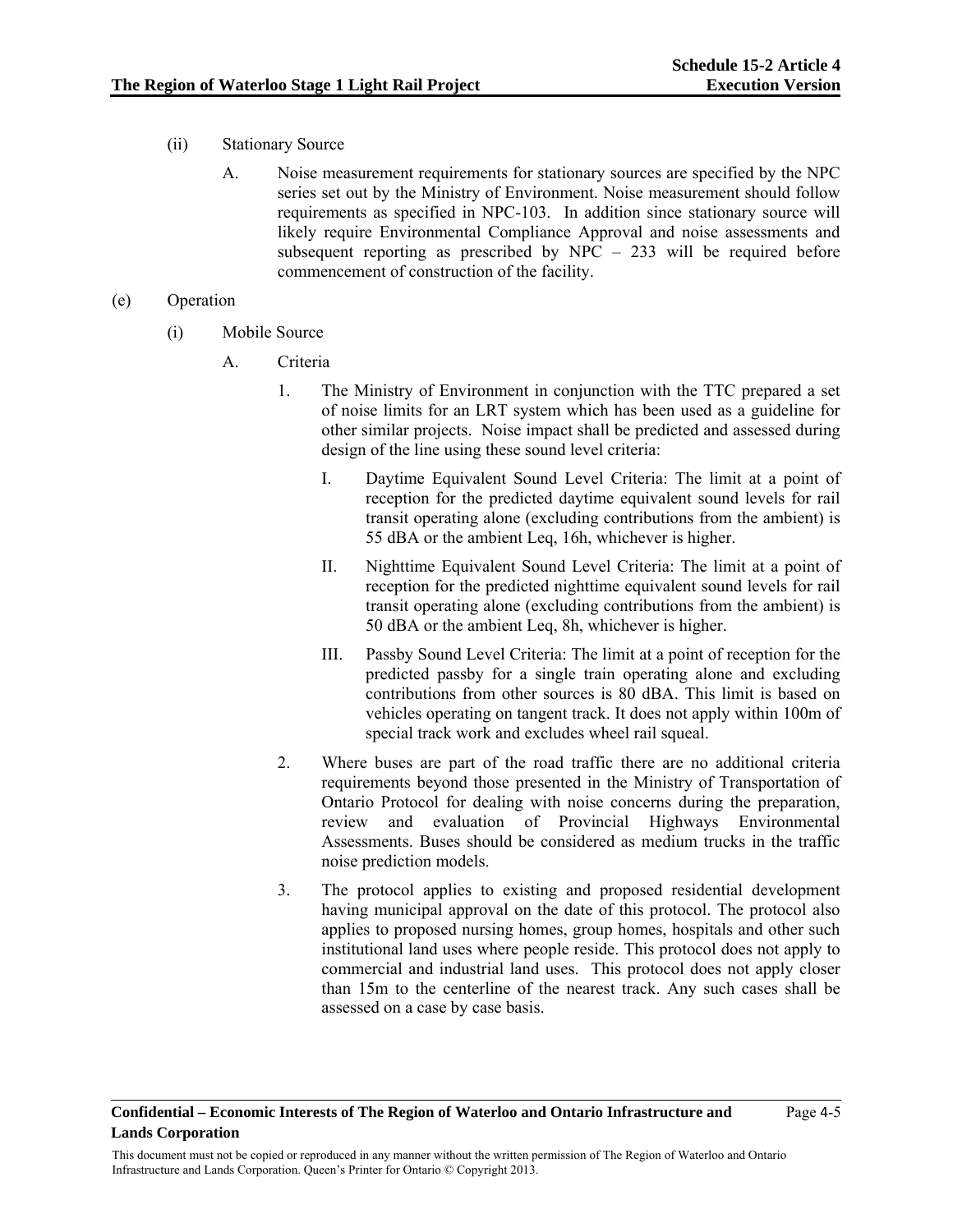## B. Mitigation

- 1. Mitigating measures will be incorporated in the design of the Line when predictions show that any of the above limits are exceeded by more than 5 dB. All mitigating measures shall ensure that the predicted sound levels are as close to or lower than the respective limits as is technologically, economically and administratively feasible.
- 2. As per "Region of Waterloo Implementation Guideline for Noise policies Part B", types of noise control measures other than barriers should be considered first, subject to considerations of economics, attenuation achieved and affected resident wishes. Should a barrier alternative be necessary recommendation for installation will be based on projected noise levels exceeding 65 dBA or exceeding 60 dBA and having a difference between existing and projected noise of 5 dBA or more.
- 3. The Noise and Vibration Impact Assessment Report produced by J. E. Coulter should be consulted for mitigation recommendations, specifically those found in Section 4.2.4 and 4.3.4. Recommendations should be reviewed and incorporated in the mitigation efforts if appropriate.
- C. Additional Requirements
	- 1. In addition the Project Co will meet two alternative noise level criteria provided by the American Public Transit Association (APTA) and the Federal Transit Administration FTA. The Project Co will meet air-borne and ground-borne noise criteria generated by system operations outlined in APTA's "1981 Guidelines for Design of Rapid Transit Facilities," Noise and Vibration Section as shown in Exhibit 4.6-1.

| <b>Exhibit 4.6 - 1</b> |  |
|------------------------|--|
|------------------------|--|

|                | <b>Condition</b>                                                                                                                                                        | <b>Maximum</b><br><b>Noise Level</b> | <b>Measurement Location</b>                                                                                                                           |
|----------------|-------------------------------------------------------------------------------------------------------------------------------------------------------------------------|--------------------------------------|-------------------------------------------------------------------------------------------------------------------------------------------------------|
| a.             | Ultimate system length train entering<br>and leaving the station - elevated                                                                                             | 74 dBA                               | Inside the station, $1.5$ m from the station<br>doors and 1.5 m above the station floor                                                               |
| b.             | Ultimate system length train stopped<br>in station                                                                                                                      | $67$ dBA                             | Inside the station, $1.5$ m from the station<br>doors and 1.5 m above the station floor                                                               |
| $\mathbf{C}$ . | Ultimate<br>length<br>system<br>train<br>traveling along the entire trackway<br>at normal maximum speed and under<br>normal accelerating and decelerating<br>conditions | 75 dBA                               | 15 m from the track centerline, and 1.5 m<br>above the surface of the track                                                                           |
| $d_{\cdot}$    | Ultimate<br>system<br>length<br>train<br>negotiating curved track                                                                                                       | 75 dBA                               | 15 m from the track centerline, and 1.5 m<br>above the surface of the track. (Noise will<br>still be noticeable even when sound criteria<br>are met.) |

#### **Exterior Noise Level Parameters**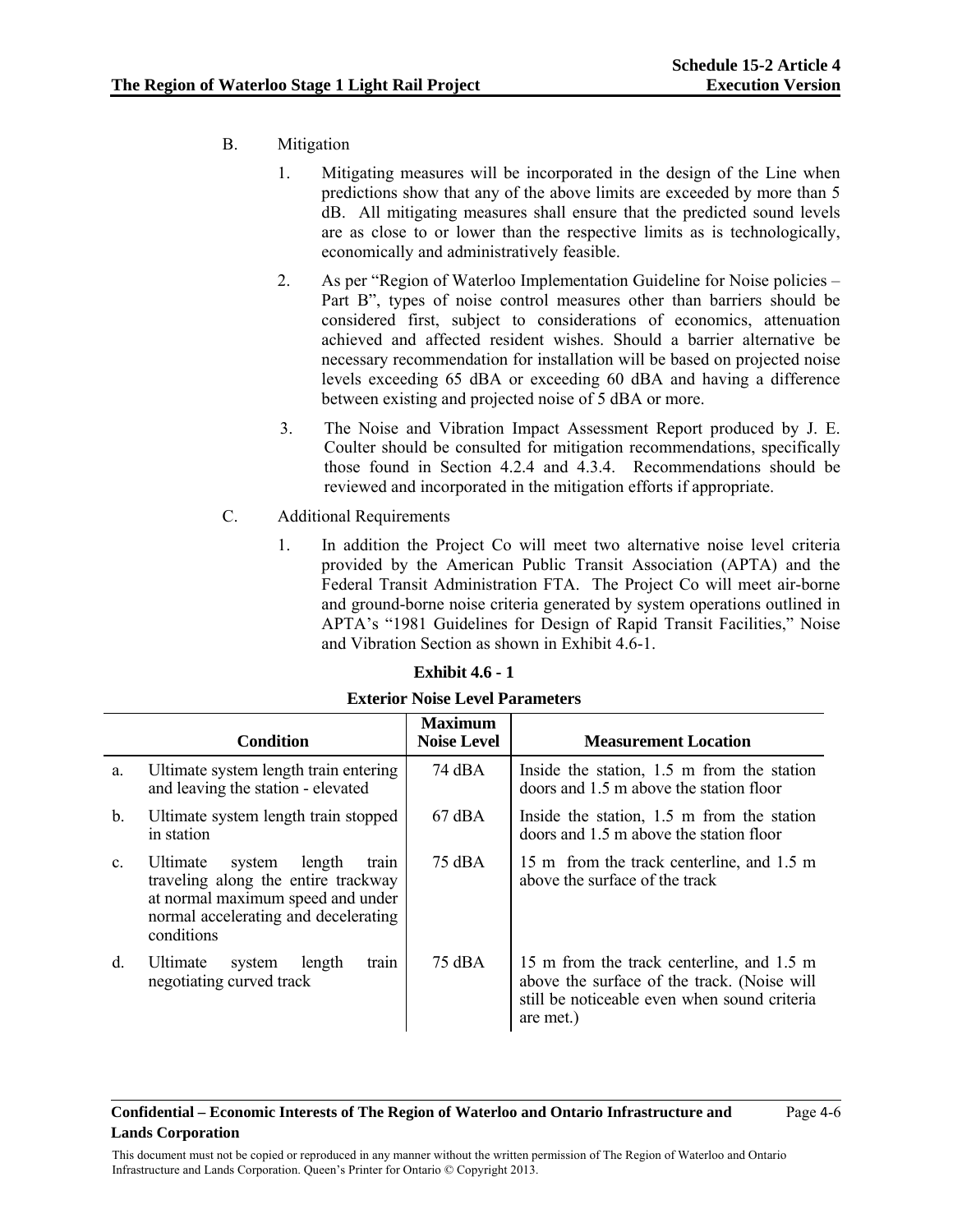- 2. The APTA criteria are based on maximum single passby noise level in dBA from train operations and the maximum levels are specified for different categories of community in the transit corridor (Exhibit 4.6 - 2).
- 3. The FTA criteria are based on the existing and proposed land uses within the project area (Exhibit 4.6 - 3) and on comparing the combined future noise levels from traffic and train operations with the existing ambient noise levels (Exhibit 4.6 - 4).
- 4. According to the APTA criteria, the maximum single passby level shall not exceed 70 dBA in low density residential areas and 75 dBA in average residential areas.

## **Exhibit 4.6 - 2(A) APTA Guidelines for Maximum Airborne Passby Noise from Train Operations (dBA) Residences and Commercial Buildings**

|    | <b>Community Area Category</b>  | <b>Single Family</b><br><b>Dwellings</b> | <b>Multifamily</b><br><b>Dwellings</b> | <b>Commercial</b><br><b>Buildings</b> |
|----|---------------------------------|------------------------------------------|----------------------------------------|---------------------------------------|
|    | Low Density Residential         | 70                                       | 75                                     | 80                                    |
| П  | <b>Average Residential</b>      | 75                                       | 75                                     | 80                                    |
| Ш  | <b>High Density Residential</b> | 75                                       | 80                                     | 85                                    |
| IV | Commercial                      | 80                                       | 80                                     | 85                                    |
| V  | Industrial/Highway              | 80                                       | 85                                     | 85                                    |

#### **Exhibit 4.6 - 2(B)**

**APTA Guidelines for Maximum Airborne Passby Noise from Train Operations (dBA) Specific Types of Buildings** 

| <b>Building or Occupancy Type</b>                             | <b>Maximum Passby Noise Level</b> |
|---------------------------------------------------------------|-----------------------------------|
| Amphitheaters                                                 | 65                                |
| "Quiet" outdoor recreation area                               | 70                                |
| Concert halls, Radio and TV studios                           | 70                                |
| Churches, Theaters, Schools, Hospitals,<br>Museums, Libraries | 75                                |

Note: The APTA criteria are generally applicable at the nearside of the nearest dwelling or occupied building under consideration or at 15 meters (50 feet) from track centerline, whichever is closer.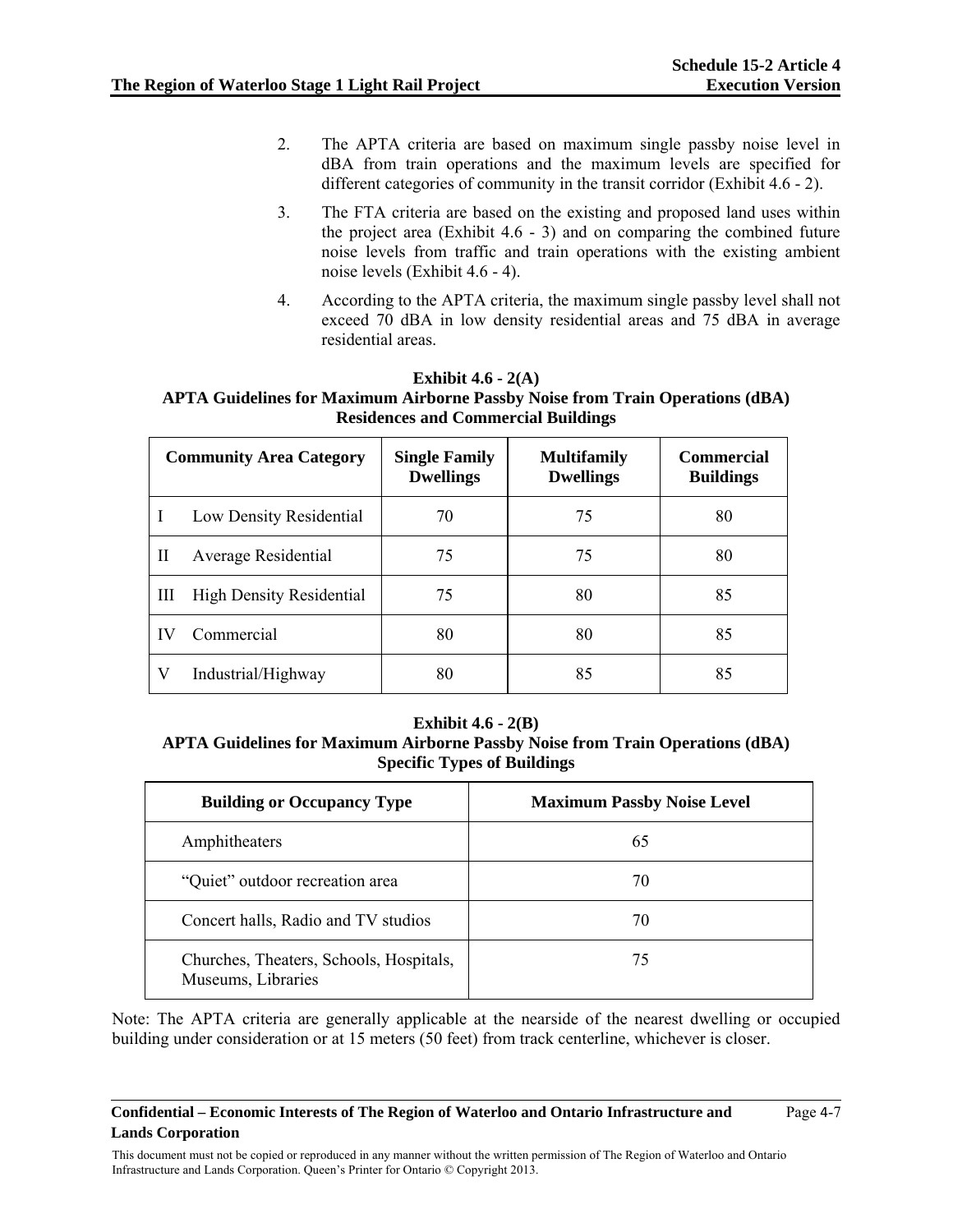5. According to the FTA criteria, total noise from combined road traffic and train operations in residential areas shall not exceed the existing ambient traffic noise by 1 dBA or more (Exhibit 4.6 - 4) if existing  $L_{dn}$  is between 65 and 75 dBA. No exceedance is allowed if existing  $L_{dn}$  is equal to or greater than 75.

| Exhibit $4.6 - 3$                                                                 |
|-----------------------------------------------------------------------------------|
| FTA Criteria -- Land Use Categories and Metrics for Transit Noise Impact Criteria |

| <b>Land Use</b><br>Category | Noise Metric (dBA)    | <b>Description of Land Use Category</b>                                                                                                                                                                                                                                                          |
|-----------------------------|-----------------------|--------------------------------------------------------------------------------------------------------------------------------------------------------------------------------------------------------------------------------------------------------------------------------------------------|
|                             | Outdoor $L_{eq}(h)^*$ | Tracts of land where quiet is an essential element in their<br>intended purpose. This category includes lands set aside<br>for serenity and quiet, and such land uses as outdoor<br>amphitheaters and concert pavilions, as well as National<br>Historic Landmarks with significant outdoor use. |
|                             | Outdoor $L_{dn}$      | Residences and buildings where people normally sleep.<br>This category includes homes, hospitals and hotels where<br>a nighttime sensitivity to noise is assumed to be of utmost<br>importance.                                                                                                  |
| 3                           | Outdoor $L_{eq}(h)^*$ | Institutional land uses with primary daytime and evening<br>use. This category includes schools, libraries, and<br>churches where it is important to avoid interference with<br>such activities as speech, meditation and concentration on<br>reading material.                                  |

\* Leq for the noisiest hour of transit-related activity during hours of noise sensitivity.

| <b>Exhibit 4.6 - 4</b>                                            |
|-------------------------------------------------------------------|
| FTA NOISE IMPACT CRITERIA --- EFFECT ON CUMULATIVE NOISE EXPOSURE |
| $L_{dn}$ or $L_{eq}$ in dBA (rounded to nearest whole decibel)    |

| <b>EXISTING NOISE</b><br><b>EXPOSURE</b> | <b>ALLOWABLE</b><br><b>PROJECT NOISE</b><br><b>EXPOSURE</b> | <b>ALLOWABLE</b><br><b>COMBINED TOTAL</b><br><b>NOISE EXPOSURE</b> | <b>ALLOWABLE</b><br><b>NOISE EXPOSURE</b><br><b>INCREASE</b> |
|------------------------------------------|-------------------------------------------------------------|--------------------------------------------------------------------|--------------------------------------------------------------|
| 45                                       | 51                                                          | 52                                                                 |                                                              |
| 50                                       | 53                                                          | 55                                                                 |                                                              |
| 55                                       | 55                                                          | 58                                                                 |                                                              |
| 60                                       | 57                                                          | 62                                                                 |                                                              |
| 65                                       | 60                                                          | 66                                                                 |                                                              |
| 70                                       | 64                                                          |                                                                    |                                                              |

#### **Confidential – Economic Interests of The Region of Waterloo and Ontario Infrastructure and Lands Corporation**

Page 4-8

This document must not be copied or reproduced in any manner without the written permission of The Region of Waterloo and Ontario Infrastructure and Lands Corporation. Queen's Printer for Ontario © Copyright 2013.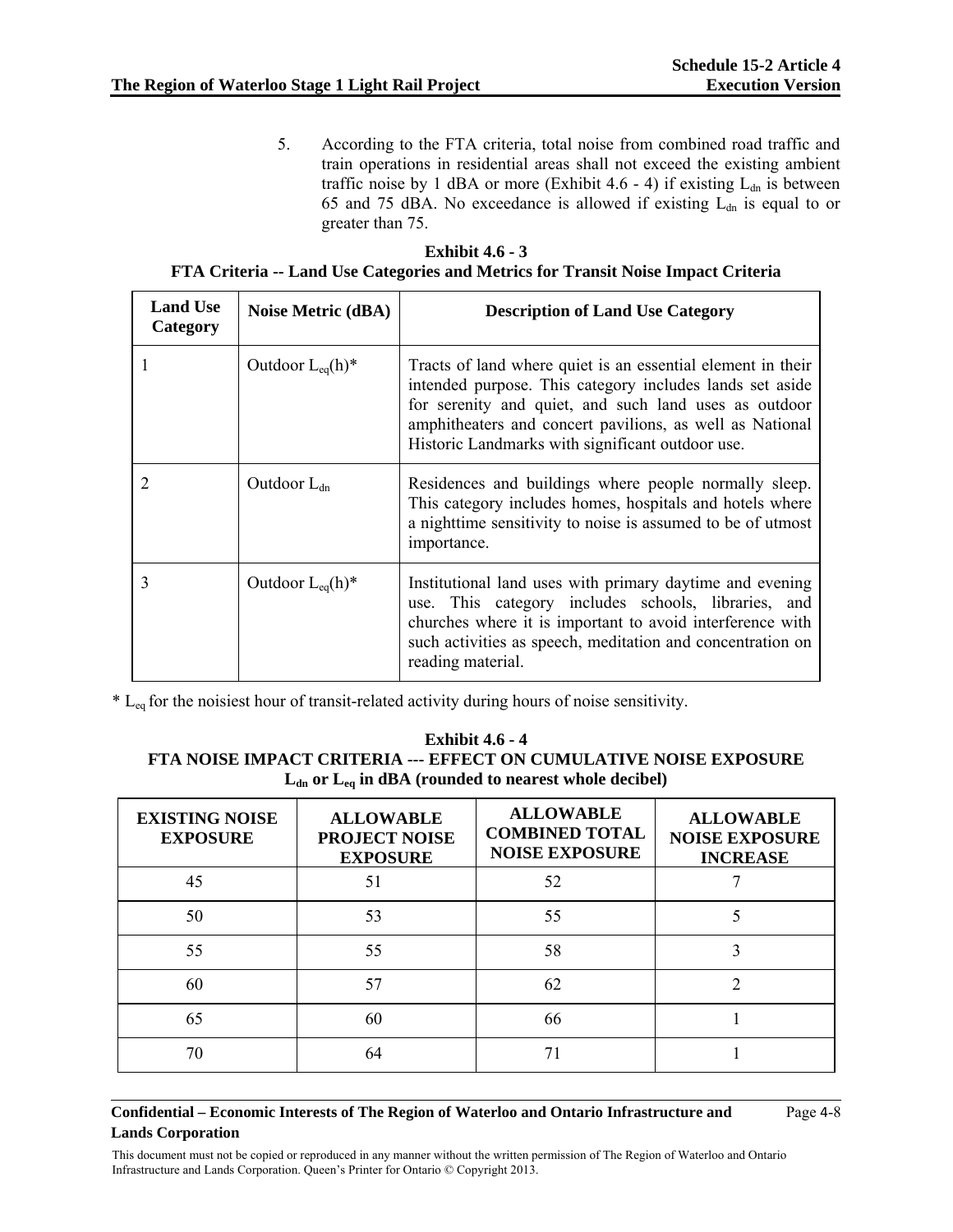| <b>EXISTING NOISE</b><br><b>EXPOSURE</b> | <b>ALLOWABLE</b><br><b>PROJECT NOISE</b><br><b>EXPOSURE</b> | <b>ALLOWABLE</b><br><b>COMBINED TOTAL</b><br><b>NOISE EXPOSURE</b> | <b>ALLOWABLE</b><br><b>NOISE EXPOSURE</b><br><b>INCREASE</b> |
|------------------------------------------|-------------------------------------------------------------|--------------------------------------------------------------------|--------------------------------------------------------------|
| 75                                       | 65                                                          | 75.                                                                |                                                              |

- 6. The Project Co shall give special attention to those areas that are noisesensitive, as designated by the lowest noise limits of Exhibits 4.6-1, 4.6-2(A), 4.6-2(B), 4.6-4, and 4.6-5 of this Article. The Project Co shall provide any noise mitigation measures, with appropriate attention to urban design factors.
- 7. The exterior noise level generated by the system, with all contributing noise sources in operation, shall not exceed the levels specified in Exhibit 4.6-1, measured in still air in the environment along the System. Measurements shall be made as defined below. Should the required noise levels not be met, the Project Co shall design and install additional noise mitigation measures at the source, on the trackway along the alignment, such that the noise levels are not exceeded.
- 8. Noise emanating only from maintenance and support equipment and any MRV or similar vehicle shall meet all exterior noise level requirements, and the use and functions of these vehicles shall have appropriate noise muffling devices, particularly considering their normal use for maintenance during night time periods.
- E. New Railway Grade Crossings
	- 1. New railway grade crossings constructed as a result of the project will require audible warning signals at a quarter mile approach to the crossing until the train has reached that intersection as required by the Railways Safety Act RSC 1985. Procedures involving the Municipality, Minister of Transport and the Railway company may exempt the requirement and whether this exemption is likely should be considered in any noise assessment.
	- 2. Ministry of Environment document LU-131, "Noise Assessment Criteria in Land Use Planning: Requirements, Procedures and Implementation October 1997", provides guidance to deal with audible train warnings (train whistle) in noise assessment of the interior and exterior living area of effected sensitive receptors and should be consulted in the noise evaluations.
- (ii) Stationary Sources
	- A. Predicted noise impacts from "ancillary facilities" shall be assessed during the design of the line in accordance with the stationary source guidelines of the MOE included in their publication NPC-205. The predictions used shall be compatible with and at least as accurate as CSA Standard Z107.55.
	- B. Stationary noise sources should meet the limits set out in Ministry of Environment guidelines NPC-205 and NPC 232. Potential sources of noise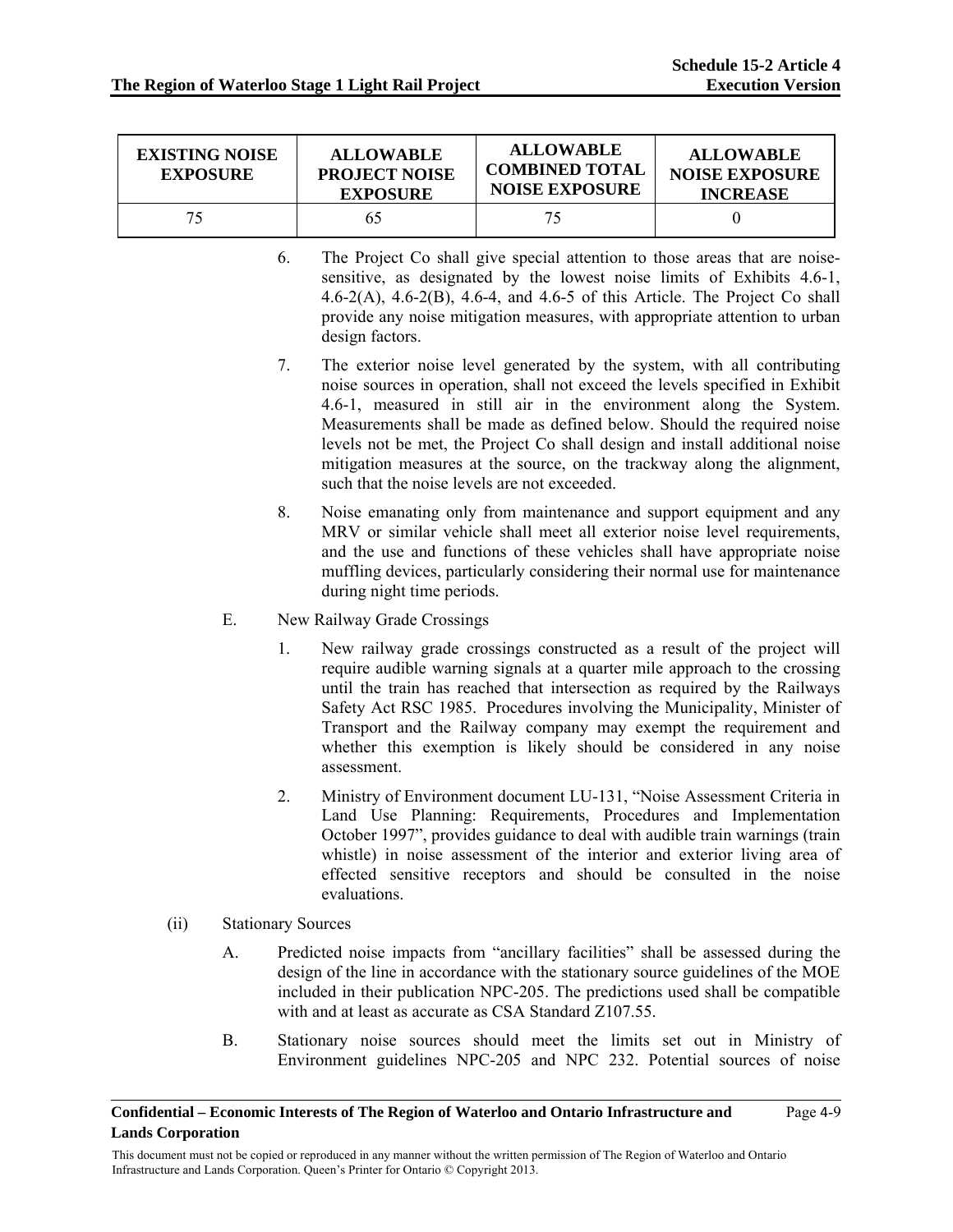including substations, platforms and maintenance facilities (including yards) should be identified with the use of the appropriate screening tools available from the Ministry of Environment. Sources considered for further assessment should be evaluated in accordance with guides NPC102, 103 and 233. Noise is considered a contaminant which may pose an adverse effect and as such must comply with Ont. Regulation 419 and requires an Environmental Compliance Approval from the Ministry of Environment.

#### (f) Construction Phase

- (i) Noise impacts from the construction of the line are to be examined. For the purposes of impact assessment and identifying the need for mitigation, the Ministry of the Environment guidelines for construction presented in the MOE Model Municipal Noise Control By-Law, Guidelines for class EA's of road undertakings and local municipal noise By-Laws are to be referred to. Local noise bylaws include City of Waterloo Noise Bylaw 2010-073, City of Kitchener General Noise Bylaw Chapter 450 and City of Cambridge "Prohibiting and Regulating Noise" Bylaw 32-04.
- (ii) Sound levels generated by construction equipment are assessed against the Ontario Ministry of the Environment Publication NPC-115 "Construction Equipment" and Publication NPC-118, "Motorized Conveyances". These publications do not set overall combined sound level limits due to construction sites but set limits for noise generated by the individual pieces of equipment used on construction sites. MOE approval will be based on whether or not the equipment used on site meets their requirements.
- (iii) With respect to truck noise, the governing criteria are contained in the Federal Government safety test standards for manufacturing of new trucks included in their publication titled "SECTION 1106-Noise Emission Tests for Motor Vehicles, and the relevant Consolidated Regulations of Canada, 1978 amended by SOP-179-115, September 1, 1979: Section 1106". Typical trucks maximum sound emission level is 83 dBA for a vehicle gross weight of over 4500 kg.
- (iv) In cases where work must commence at night or in other cases where contraventions of the bylaws are likely and no other resolution of the noise exceedance is possible, an exemption must be obtained from the municipality prior to initiating the activity.
- (v) Effect of Pure Tones: The noise limits specified above shall be reduced by 3 dBA if significant pure tones in the range of 300 Hz to 4,000 Hz are present in the noise spectrum. Pure tones shall be considered significant if any 1/3 octave band sound pressure is 5 dB or higher than the average of the two adjacent 1/3 octave bands. This requirement shall apply under all conditions including acceleration and braking.

#### **4.7 Ground-Borne Vibration**

- (a) Definitions
	- (i) Point of Vibration Assessment is the location 5M to 10M away from the building foundation in a direction parallel to the tracks or adjusted as required to accommodate site conditions.
	- (ii) Vibration is measured as the average Root Mean Square (RMS) vibration velocity (mm/sec).

This document must not be copied or reproduced in any manner without the written permission of The Region of Waterloo and Ontario Infrastructure and Lands Corporation. Queen's Printer for Ontario © Copyright 2013.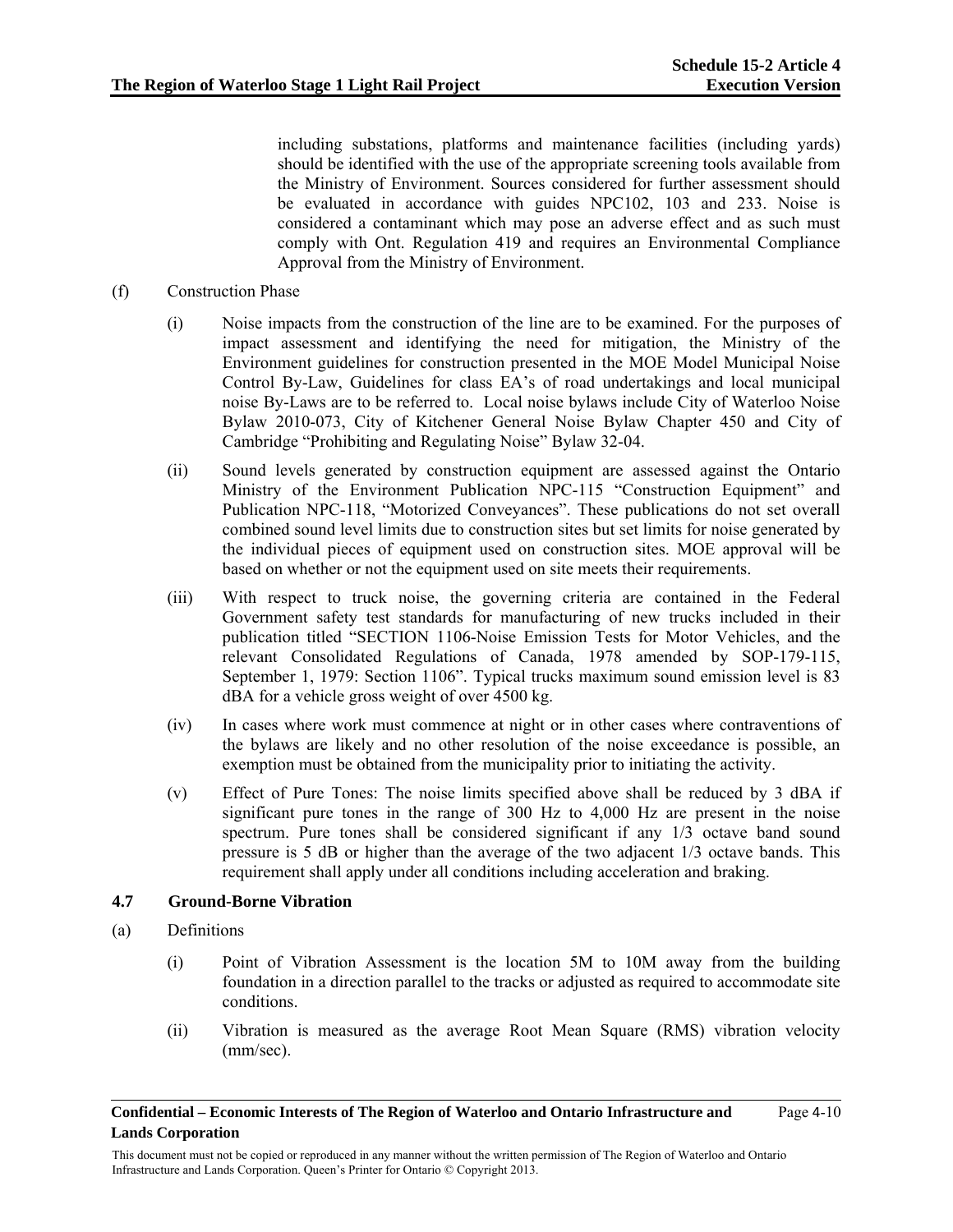- (iii) Vibration Velocity Level (VdB) is 10 times the common logarithm of the ratio of the square of the amplitude of the vibration velocity to the square of the amplitude of the reference velocity.
- (iv) Sensitive Land Use means a residential dwelling or place where people ordinarily sleep or a commercial/industrial operation that is exceptionally sensitive to noise or vibration.
- (b) Regulations and Guidelines
	- (i) MOEE/GO Transit Draft Protocol for Noise and Vibration Assessment January 1995  $(Draft #9)$
	- (ii) 1981 APTA (American Public Transit Association) "Guidelines for Design of Rapid Transit Facilities" (June 1981)
	- (iii) 1995 FTA (Federal Transit Administration) criteria contained in "Transit Noise and Vibration Assessment" (April 1995 and May 2006)
	- (iv) Construction Activity Vibration Specifications …prepared for the Region of Waterloo, March 2002
	- (v) NPC-119 –Blasting, Ontario Ministry of Environment
- (c) Measurement and Prediction
	- (i) The Project Co shall provide an initial report estimating the ground borne vibration produced by the Light Rail Vehicle operating at maximum speeds (km/h) on level and tangent track and anticipated speeds over special track work.
	- (ii) Ground borne vibration produced by a Light Rail Vehicle operating at maximum speeds on ties and ballast, and concrete tangent track shall be measured at locations to be specified.
	- (iii) Ground borne vibration produced by a Light Rail Vehicle operating at anticipated speeds over rigid construction, special track work shall be measured at locations to be specified.
	- (iv) Screening procedures and generalized assessment methods described in the Federal Transit Administration "Transit Noise and Vibration Impact Assessment" manual should be followed to predict vibration levels at sensitive receptors. Locations such as requiring greater accuracy will need on site field measurements with specified vehicular operation and track conditions application to the anticipated situation.
- (d) Operation
	- (i) Mobile Source
		- A. Vibration velocities at points of assessment shall be predicted during design of the line. If the predicted RMS vertical vibration velocity from the Line exceeds 0.1 mm/sec, mitigation methods shall be applied during the detailed design to meet this criterion to the extent technologically, economically, and administratively feasible.
		- B. The Project Co shall provide for control of ground-borne vibration from the operation and maintenance of the system and from ancillary facilities such as yard operations, electrical substations, and service buildings. Vehicle interactions with the track and the track running structures and surfaces shall be such that the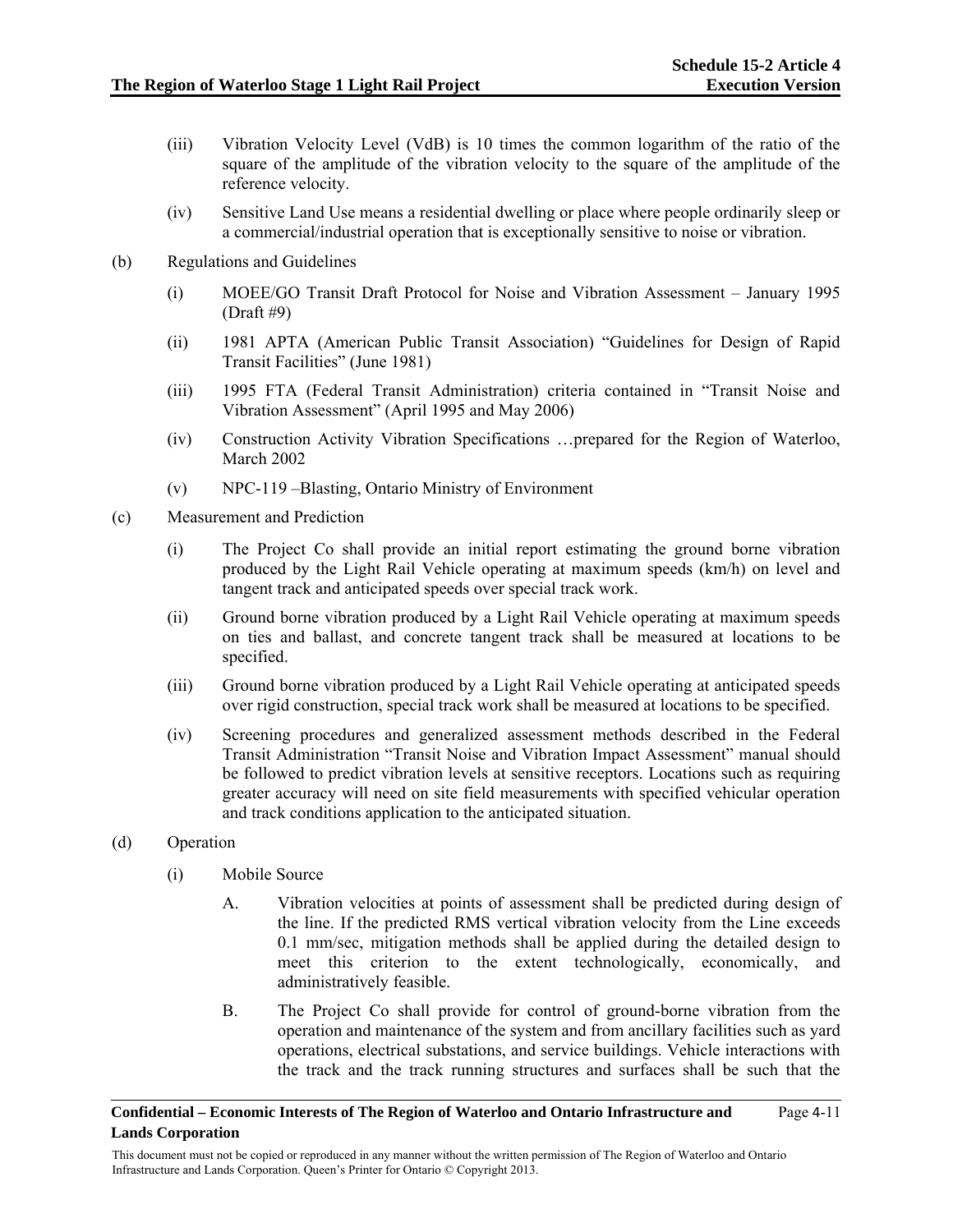Page 4-12

transmission of vibration through the track structure to the surrounding buildings and terrain during the passage of trains is minimized.

- C. Ground-borne vibration criteria from train operations are also governed by APTA and FTA criteria, and are presented in Exhibits 4.7 - 1 and 4.7 - 2.
- D. The Project Co shall maintain and operate the system to achieve compliance with the above vibration levels at all times. In particular, the Project Co shall maintain the system against degradation which would adversely affect vibration levels, such as the condition of special track work, corrugated or worn track, and flattened wheels.
- E. Additionally, the structural integrity of adjacent buildings shall be considered during construction, operations, and major maintenance activities.

## **Exhibit 4.7 - 1(A)**

#### **APTA Criteria for Maximum Groundborne Vibration Velocity Level (dB re 10 ^-6 in/sec) from Train Operations**

| <b>Community Area Category</b> |                                 | Single-family<br><b>Dwellings</b> | <b>Multi-family</b><br><b>Dwellings</b> | Hotel/Motel<br><b>Buildings</b> |
|--------------------------------|---------------------------------|-----------------------------------|-----------------------------------------|---------------------------------|
|                                | Low Density Residential         | 70                                | 70                                      | 70                              |
| П                              | Average Residential             | 70                                | 70                                      | 75                              |
| Ш                              | <b>High Density Residential</b> | 70                                | 75                                      | 75                              |
| IV                             | Commercial                      | 70                                | 75                                      | 75                              |
| V                              | Industrial/Highway              | 75                                | 75                                      | 75                              |

#### **Residences and Buildings with Sleeping Areas**

#### **Exhibit 4.7 - 1(B)**

**APTA Criteria for Maximum Groundborne Vibration Velocity Level (dB re 10 ^-6 in/sec) from Train Operations** 

#### **Special Function Buildings**

| <b>Type of Building or Room</b>    | <b>Maximum Passby Vibration Velocity Level</b><br>(dB re $10^{\circ}$ -6 in/sec) |
|------------------------------------|----------------------------------------------------------------------------------|
| Concert Halls and TV Studios       | 65                                                                               |
| <b>Auditoriums and Music Rooms</b> | 70                                                                               |
| Churches and Theaters              | 70-75                                                                            |
| <b>Hospital Sleeping Rooms</b>     | 70-75                                                                            |
| Court Rooms                        | 75                                                                               |

#### **Confidential – Economic Interests of The Region of Waterloo and Ontario Infrastructure and Lands Corporation**

This document must not be copied or reproduced in any manner without the written permission of The Region of Waterloo and Ontario Infrastructure and Lands Corporation. Queen's Printer for Ontario © Copyright 2013.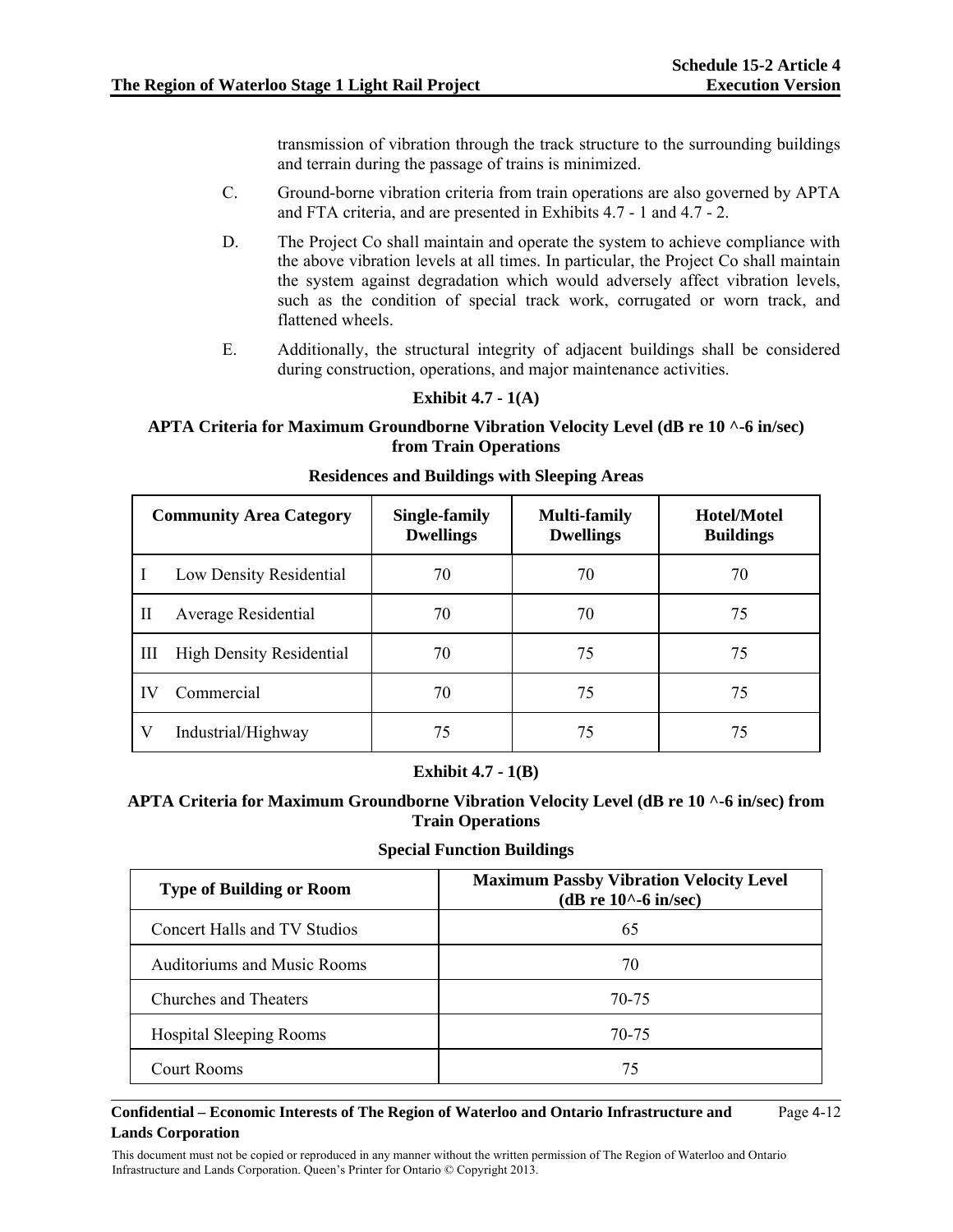| <b>Type of Building or Room</b>                          | <b>Maximum Passby Vibration Velocity Level</b><br>$(dB re 10^{\wedge} -6 in/sec)$ |
|----------------------------------------------------------|-----------------------------------------------------------------------------------|
| Schools and Libraries                                    | 75                                                                                |
| University Buildings                                     | 75-80                                                                             |
| Offices                                                  | 75-80                                                                             |
| Commercial and Industrial Buildings                      | 75-85                                                                             |
| Vibration Sensitive Industrial<br>or Research Laboratory | $60 - 70$                                                                         |

## **Exhibit 4.7 - 2**

### **FTA Groundborne Vibration Impact Criteria (Vibration Levels Expressed in VdB re 1 microinch/sec)**

| <b>Land Use Category</b>                                                                        | <b>Vib.Vel. Impact Levels for</b><br>Frequent <sup>1</sup> Events | Vib. Vel. Impact Levels for<br>Infrequent <sup>2</sup> Events |
|-------------------------------------------------------------------------------------------------|-------------------------------------------------------------------|---------------------------------------------------------------|
| Category 1: Buildings where<br>low ambient vibration is<br>essential for interior<br>operations | $65 \text{ VdB}^3$                                                | $65 \text{ VdB}^3$                                            |
| Category 2: Residences and<br>buildings where people<br>normally sleep                          | 72 VdB                                                            | 80 VdB                                                        |
| Category 3: Institutional land<br>uses with primarily daytime<br>use                            | 75 VdB                                                            | 83 VdB                                                        |

- 1. "Frequent Events" is defined as more than 70 vibrations per day. Most rapid transit projects fall into this category.
- 2. "Infrequent Events" is defined as fewer than 70 vibration events per day. This category includes most commuter rail systems.
- 3. This criterion limit is based on levels that are acceptable for most moderately sensitive equipment such as optical microscopes.
	- (ii) Stationary Source
		- A. Vibration considerations are confined to those sources that are produced by the operation of the line vehicles and excludes vibration due to stationary sources such as fans, furnaces, generators and chillers.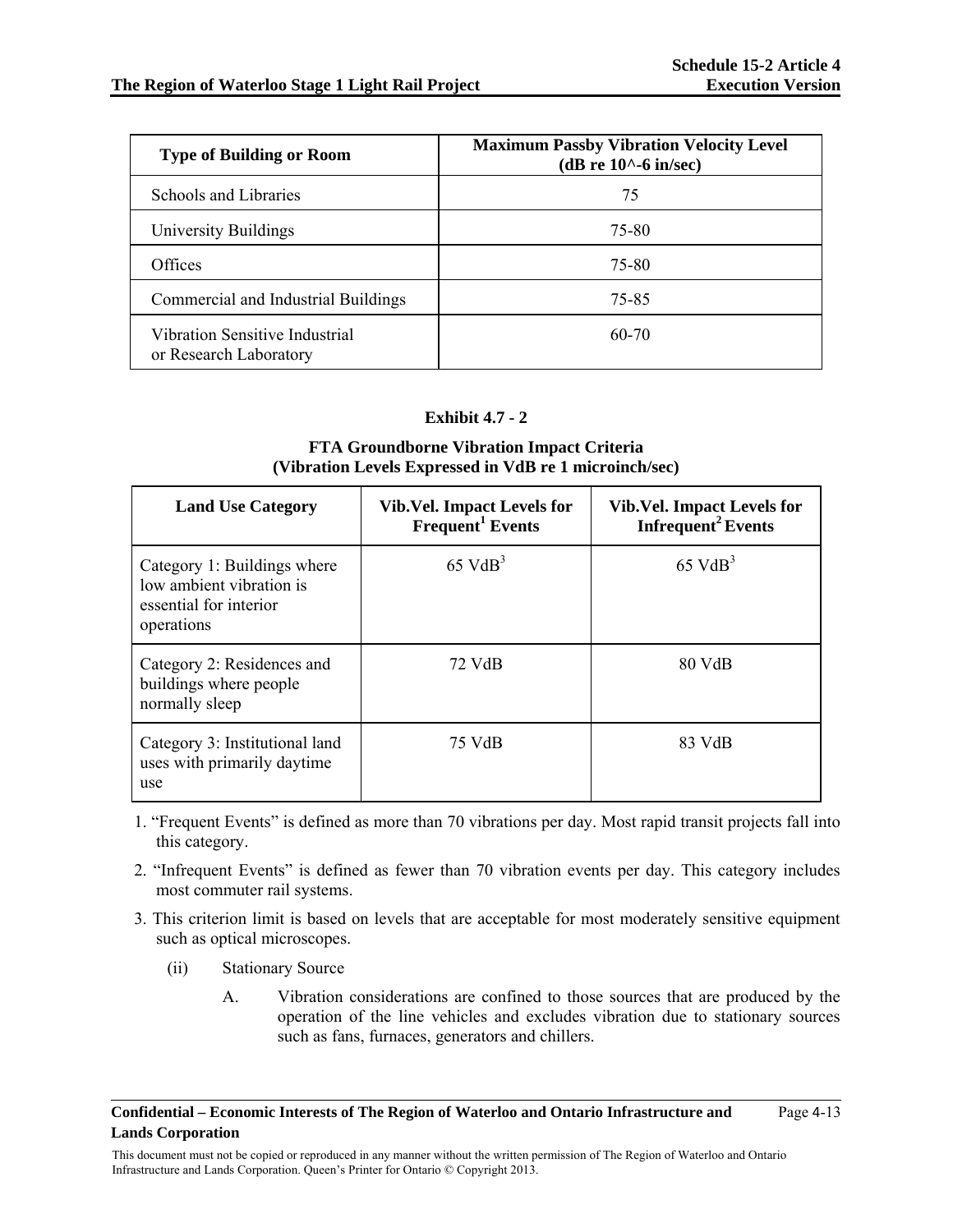- (e) Construction Phase
	- (i) The Regional Municipality of Waterloo document "Construction Activity Vibration Specifications" should be consulted before construction activities which have the potential to cause adverse affects from vibration are commenced. A listing of common non-blasting activities is included in addition to blasting activities. The specification details requirements of pre-condition surveys, vibration limit criteria, monitoring methods and resolution of complaints.
	- (ii) The Project Co shall identify all potential issues resulting from excessive vibration caused by construction activities and shall endeavour to reduce or eliminate the effect on the nearby sensitive receptors. The Project Co shall have a complaint recording system in place to log complaints received from nearby receptors. With appropriate judgment the Project Co will alleviate valid complaints by providing an effective economical technical or administrative solution.

## **4.8 Air Quality**

- (a) The design, construction, operation, and maintenance of the System and all of its subsystems and items of equipment shall conform to applicable Provincial, municipal, and local laws, ordinances, rules, and regulations for air quality, gaseous and particulate emissions.
- (b) Definitions
	- (i) Point of Impingement is any point on the ground or on a receptor, such as nearby buildings, located outside the company's property boundaries at which the highest concentration of a contaminant caused by the aggregate emission of that contaminant from a facility is expected to occur.
- (c) Regulations and Guidelines
	- (i) Ontario Environmental Protection Act, R.S.O. 1990, c. E.19
	- (ii) Ontario Regulation 419/05
	- (iii) Environmental Activity and Sector Registry (EASR)
- (d) Measurement and Prediction
	- (i) Determination of emission rates will utilize well recognized sources of information such as the USEPA's AP42- Compilation of Air Pollutant Emission Factors. Emission rates that are developed should abide by the concept of worst case scenario as required for approvals from the Ministry of Environment. AERMOD will be used to perform the dispersion modeling for all contaminants since it represents the future compliance requirement for assessment after the year 2020.
- (e) Operation
	- (i) The Project Co should determine the air quality impacts for sources required for the operation of the line. An emission inventory should be generated following MOE guideline A-10 "Procedure for Preparing an Emission Summary and Dispersion Modeling Report", (March 2009). Heating equipment and standby generators that are eligible for inclusion to the Environmental Activity and Sector Registry should be so registered.

This document must not be copied or reproduced in any manner without the written permission of The Region of Waterloo and Ontario Infrastructure and Lands Corporation. Queen's Printer for Ontario © Copyright 2013.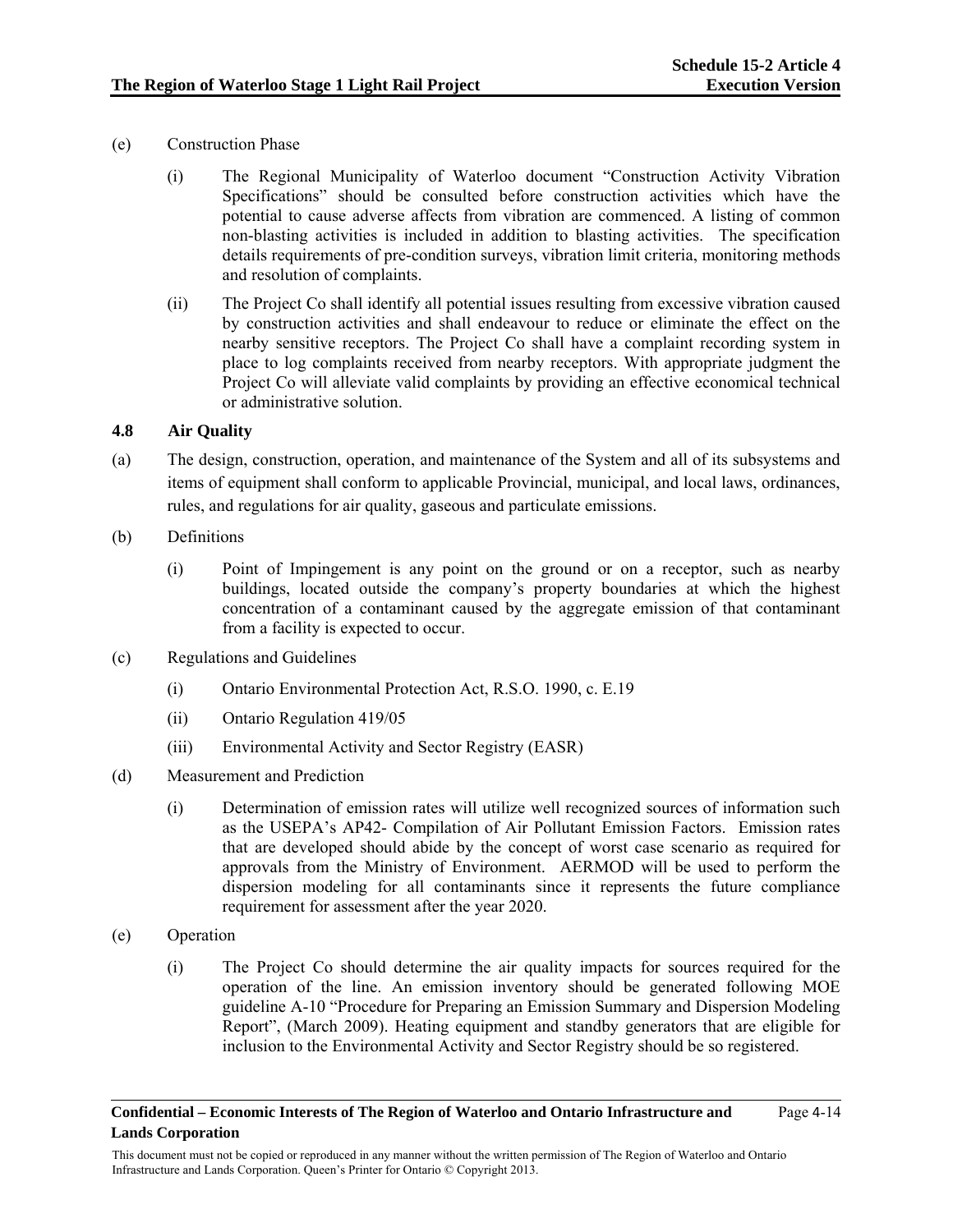- (ii) For other contaminant sources, air dispersion modeling should be conducted to assess impacts along the property line and at sensitive receptors using MOE Guideline A-11 "Air Dispersion Modeling Guideline for Ontario (March 2009).
- (iii) The current and future air contaminants will be compared to Ont. Reg 419/05 standards "Summary of Ont. Reg 419/05 Standards and Point of Impingement Guidelines and Ambient Air Quality Criteria (AAQC) (February 2008). Should any existing or future concentrations of air contaminant emissions not be in compliance with Ont. Reg 419/05 standards, alternative mitigative measures will need to be evaluated.
- (f) Construction Phase
	- (i) The Project Co must assess the air quality impacts that the construction activities will have on nearby receptors. Sensitive receptors should be identified at each construction site. Particulate and combustion gases are anticipated to be the prime contaminants generated from the construction activities. Dust suppression should include frequent site watering, minimization of vehicle dust generation and covering of standing material piles. Should the site be on contaminated soil or have a dust loading that is visually excessive, ambient monitoring should be performed to ensure provincial standards are met.
	- (ii) Motorized equipment using fossil fuels should be maintained in good working order and operated in a manner that has the least emissions without compromising its functionality. Equipment using low sulphur fuels should be favored over higher sulphur fuels.
	- (iii) The Project Co shall set up a system to record complaints of air quality from nearby receptors. Efforts should be made to resolve valid complaints by the most economical means using technical or administrative means.

## **4.9 Water Quality**

- (a) Storm water run-off from the LRT and all related facilities shall be directly routed to the Municipal storm drainage system. System design and operations shall be such that the quantities of pollutants, dropped or deposited by vehicles, that may be washed into the storm drainage system shall be minimized. Stormwater runoff must comply with the Region of Waterloo Storm Sewer Use By-Law and be approved as appropriate through the GRCA approval/pre-consultation process.
- (b) The car wash drainage system provided by the Project Co. shall retain any accidental spills. Car wash run-off shall be filtered and re-used to the extent of 80 percent or more. If necessary, the Project Co. shall pre-treat all discharge to meet the requirements of the local sewer use bylaw and The Ministry of the Environment, and other applicable Federal, Provincial, municipal, and local laws, ordinances, rules, and regulations governing water pollution. Sanitary sewer discharges must comply with the Region of Waterloo Sanitary Sewer Use By-Law.

#### **4.10 Wind**

- (a) The System shall be capable of normal operations in sustained winds of up to 90 km/h (55 mph).
- (b) The System structural integrity, with trains up to the maximum-length train stopped on any section in both tracks, shall withstand wind speeds of up to 161 km/h (100 mph) per AASHTO, increased for height above nine meters (9 m) in accordance with "Height Variation" in ASCE 7, with no damage to the vehicle, track, or appurtenant equipment.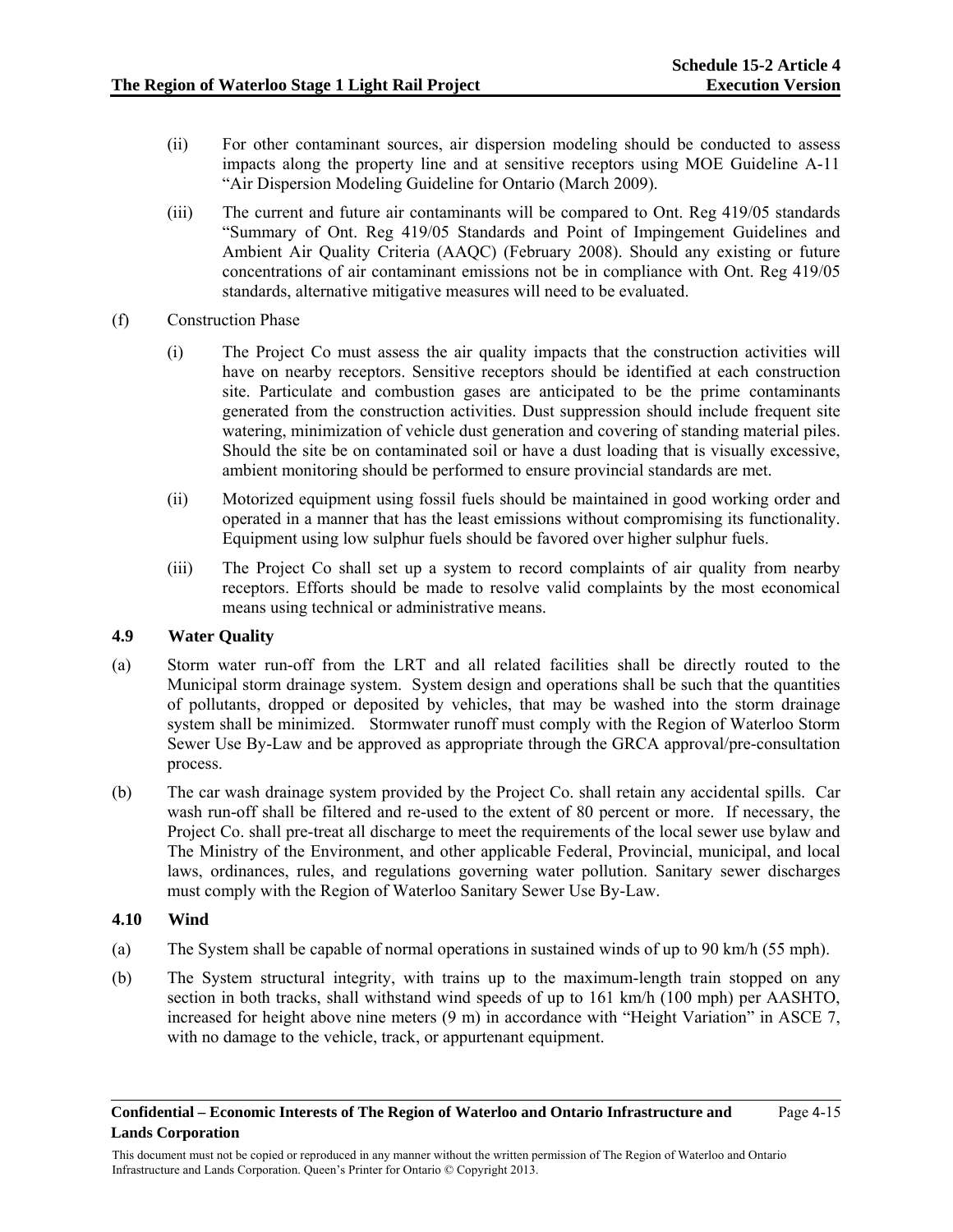#### **4.11 Precipitation**

- (a) Design Precipitation Conditions
	- (i) The System shall be designed to operate in severe rain, sleet, ice*,* and snow conditions prevalent in the Region of Waterloo. As a minimum, the System shall operate normally under the following conditions:
		- A. Snowfall, less than or equal to 76.2 mm/hour (3"/hour) with accumulation of up to 508 mm (20") in a period of twenty-four (24) hours.
		- B. Freezing rain*,* sleet or ice glaze: less than or equal to 12.7 mm/hour (0.5"/hour) with an accumulation of up to 25.4 mm  $(1.0^{\circ})$ /hour in a period of two (2) hours.
		- C. Values of rainfall intensity (I) shall be determined by:

 $I = A/(T_c + B)^c$ 

Where A, B, C are defended as follows:

1. The existing City of Kitchener IDF curves, for return periods ranging from two (2) years to one-hundred (100) years and with a duration less than six (6) hours:

| Return Period   | A    | B  | C      |
|-----------------|------|----|--------|
| $25 \text{ mm}$ | 509  | 6  | 0.7989 |
| 2 Year          | 743  | 6  | 0.7989 |
| 5 Year          | 1593 | 11 | 0.8789 |
| 10 Year         | 2221 | 12 | 0.9080 |
| 25 Year         | 3158 | 15 | 0.9355 |
| 50 Year         | 3886 | 16 | 0.9495 |
| 100 Year        | 4688 | 17 | 0.9624 |

Exhibit 4.11-1 City of Kitchener Design Storm Parameters <6hrs

2. For design storms with a duration of six (6) hours or more:

| Return Period |         |       |        |
|---------------|---------|-------|--------|
| 2 Year        | 521.30  | 3.75  | 0.7400 |
| 5 Year        | 1371.00 | 12.90 | 0.8400 |

#### **Confidential – Economic Interests of The Region of Waterloo and Ontario Infrastructure and Lands Corporation**

Page 4-16

This document must not be copied or reproduced in any manner without the written permission of The Region of Waterloo and Ontario Infrastructure and Lands Corporation. Queen's Printer for Ontario © Copyright 2013.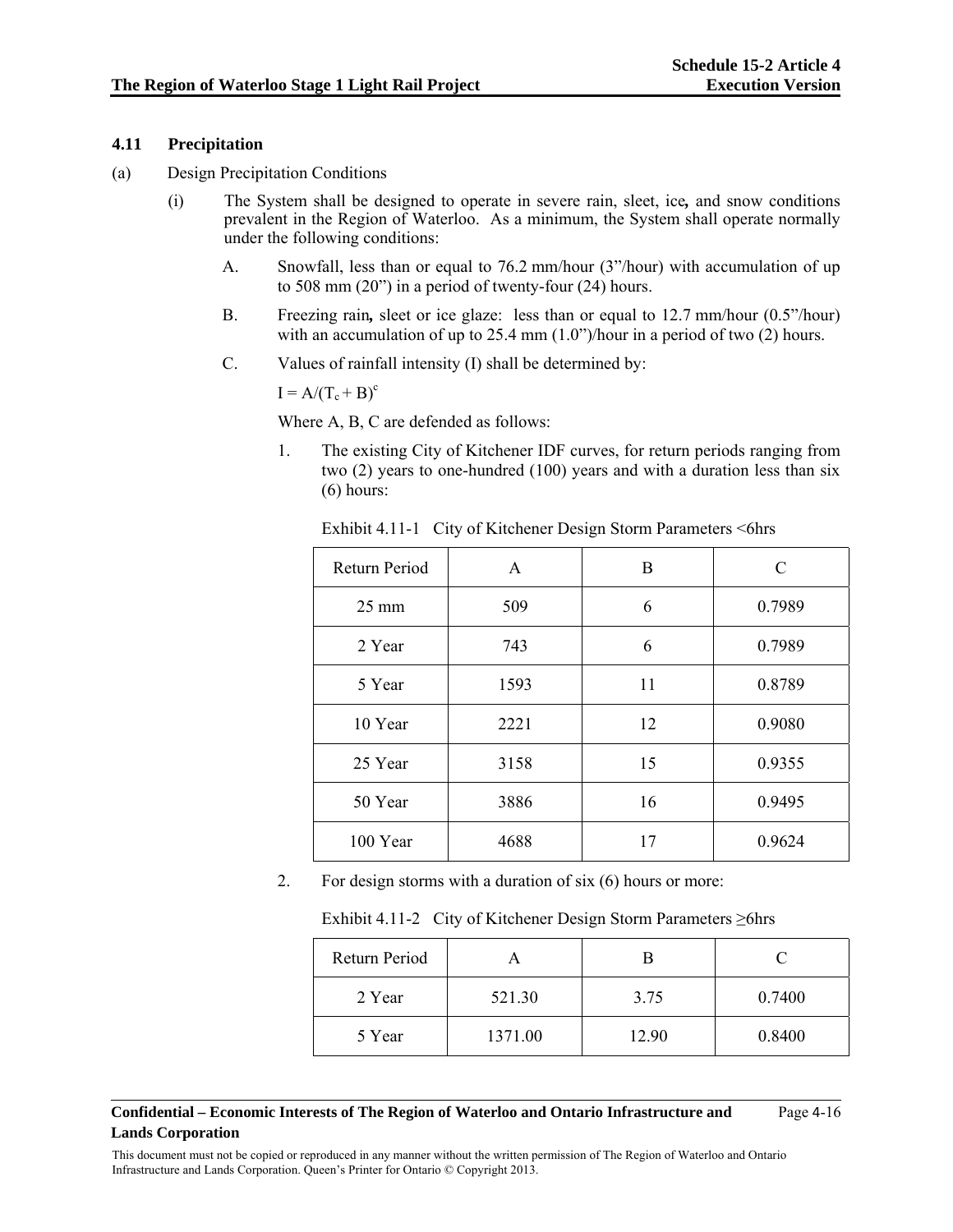| 10 Year  | 1471.90 | 11.44 | 0.8225 |
|----------|---------|-------|--------|
| 25 Year  | 1499.10 | 9.63  | 0.7963 |
| 50 Year  | 1498.10 | 8.38  | 0.7775 |
| 100 Year | 1479.10 | 7.20  | 0.7613 |

- (ii) The System structural integrity, with trains up to the maximum-length train stopped on any section on both tracks, shall be capable of withstanding snow and wind loads with no damage to the vehicles, track, or appurtenant equipment. The rain, snow, and ice loading conditions specified herein shall be included in the design of the track and trackway structures and in the operating and maintenance plans.
- (b) Precipitation Operations
	- (i) The System shall sustain normal operation in conditions of rain, snow, and ice specified in this Article. Rain, ice, and snow conditions shall not hinder the normal precision stopping of trains at the stations. The track and track equipment shall minimize the accumulation of water, snow, and ice, particularly on running rails, power rails, and switches. Snow melting equipment shall be provided for strategic locations, to keep the System operational during snow and ice conditions; areas with trackage with grades of four percent (4%) or greater, and all switches, shall be included in this requirement.
	- (ii) Ice and snow accumulation on emergency and maintenance walkways shall be minimized such that safe walking conditions are maintained at all times. Manual clearance means, shall not be used during train operations, or when propulsion power is on. Removal of ice and snow from the walkway, tracks, or structures shall not interfere with or impede at-grade traffic. The design of these walkways shall be subject to review by the Region.
	- (iii) Anti-icing or de-icing chemicals shall not be used to keep track and track equipment free of ice and snow. The means to accomplish these requirements shall be included in the appropriate operations and maintenance procedures, as specified in the Project Agreement.
	- (iv) The power distribution system, particularly the vehicle power collection and distribution equipment, shall prevent the occurrence of electrical faults, interruption of power, and loss of power and grounding contact under the precipitation conditions specified in this Article.
	- (v) The design for precipitation protection of the vehicle, track, switch, and wayside equipment shall not present accumulation of water, ice, and snow on, around, or within equipment and equipment compartments such that operation is inhibited or equipment is endangered.

#### **4.12 Lightning Protection**

(a) All Project Co. provided equipment and facilities shall be protected against lightning incidences encountered in the area. Lightning protection shall comply with the requirements of UL 96A, "Lightning Protection. The Project Co. shall coordinate lightning protection with the grounding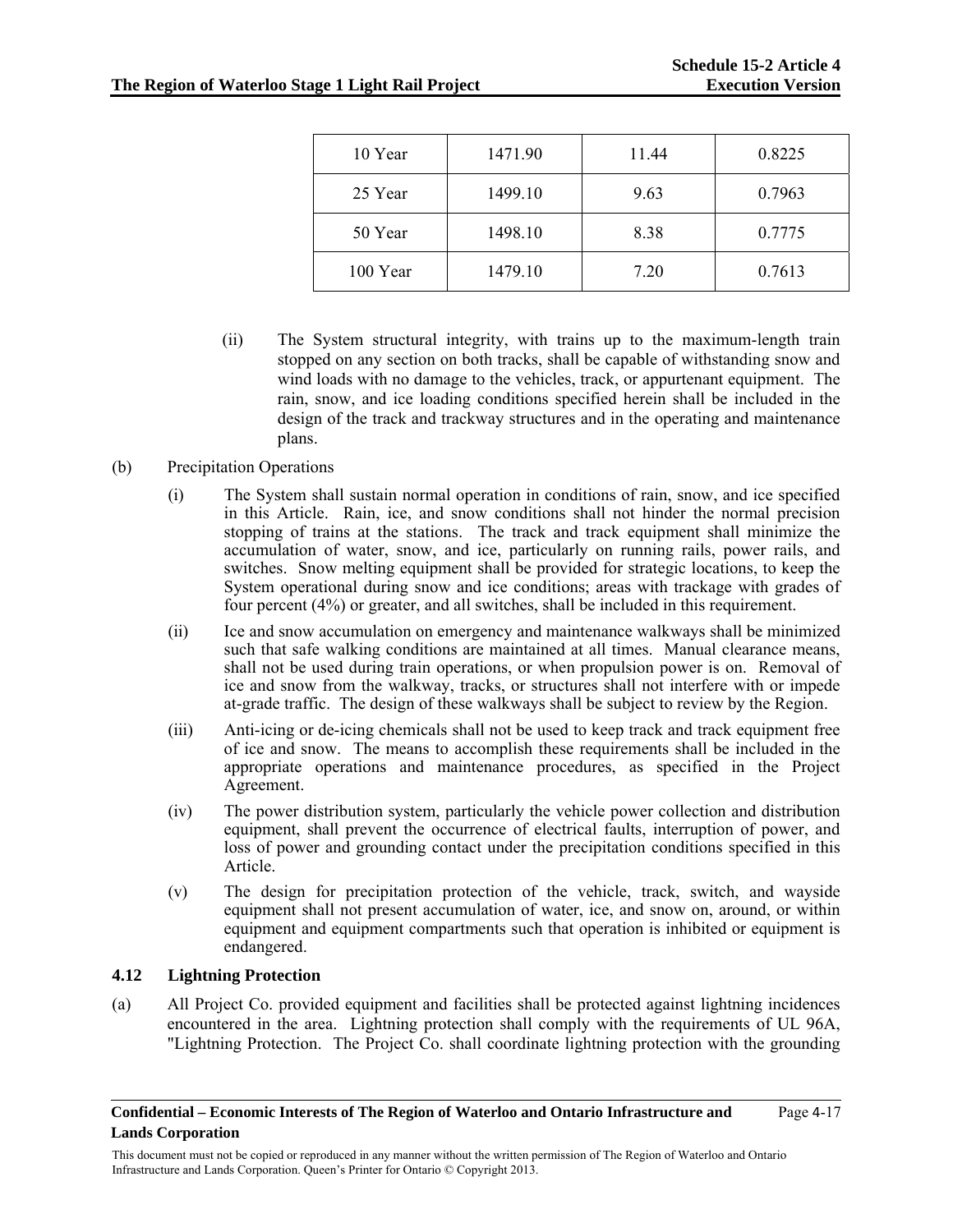system(s). The Project Co.'s lightning protection system design shall be subject to review by the Region.

## **4.13 Sand, Dust and Other Obstacles**

(a) The Project Co. shall design the System to operate in the presence of, and with accumulations of, wind-blown sand, dust, vegetation, and litter.

### **4.14 Contaminated Materials / Hazardous Waste**

- (a) Contaminated materials and hazardous waste may be encountered during the design and construction of the Project. The presence of contaminated materials and hazardous waste may present a health and safety risk to Project Co. personnel, Region personnel, and the public, and may cause costly delays if not identified and mitigated prior to Project construction. The Project Co. shall conduct pre-construction environmental assessments and investigations, in accordance with the requirements of this Article and applicable regulations, to identify potential contaminated materials and hazardous wastes which may impact project design and construction.
- (b) Regulations and Procedures
	- (i) All work covered under this Article shall be performed in accordance with the Project Co.'s Health and Safety Plan and shall be in accordance with all applicable regulations. Any discrepancies shall be resolved in favor of the more stringent provision. Applicable statutes, rules, regulations, and procedures include:
		- A. Occupational Health and Safety Act, Ontario Regulation 278/05 as amended (last amendment O.Reg. 479/10) – Designated Substance – Asbestos on Construction Projects and in Buildings Repair Operations
		- B. Occupational Health and Safety Act, Ontario Regulation 490/09 as amended (last amendment O.Reg. 148/12) – Designated Substances
		- C. R.R.O. 1990 Regulation 347 as amended (last amendment O.Reg. 283/12) General Waste Management
		- D. Environmental Protection Act, Ontario Regulation 153/04 as amended (last amendment O.Reg. 269/11) – Record of Site Condition
		- E. R.R.O. 1990 Regulation 903 as amended (last amendment O.Reg 468/10) Wells
		- F. Region of Waterloo Sewer Use By-law (1990) By-law 1-90, Amended by By-law 92-050
		- G. Region of Waterloo Request for Waste Disposal Approval Standard Operating Procedure – as amended (latest revision February 27, 2013)
		- H. RWSSP 180.01, Management of Excess Materials
		- I. Schedule 17 Part 5 Contamination, Waste Management and Earth/Shale Rock Management.
- (c) Quality Assurance
	- (i) The Project Co. shall have a minimum of three (3) years experience in successfully completing projects similar in size and scope to the work under this Article.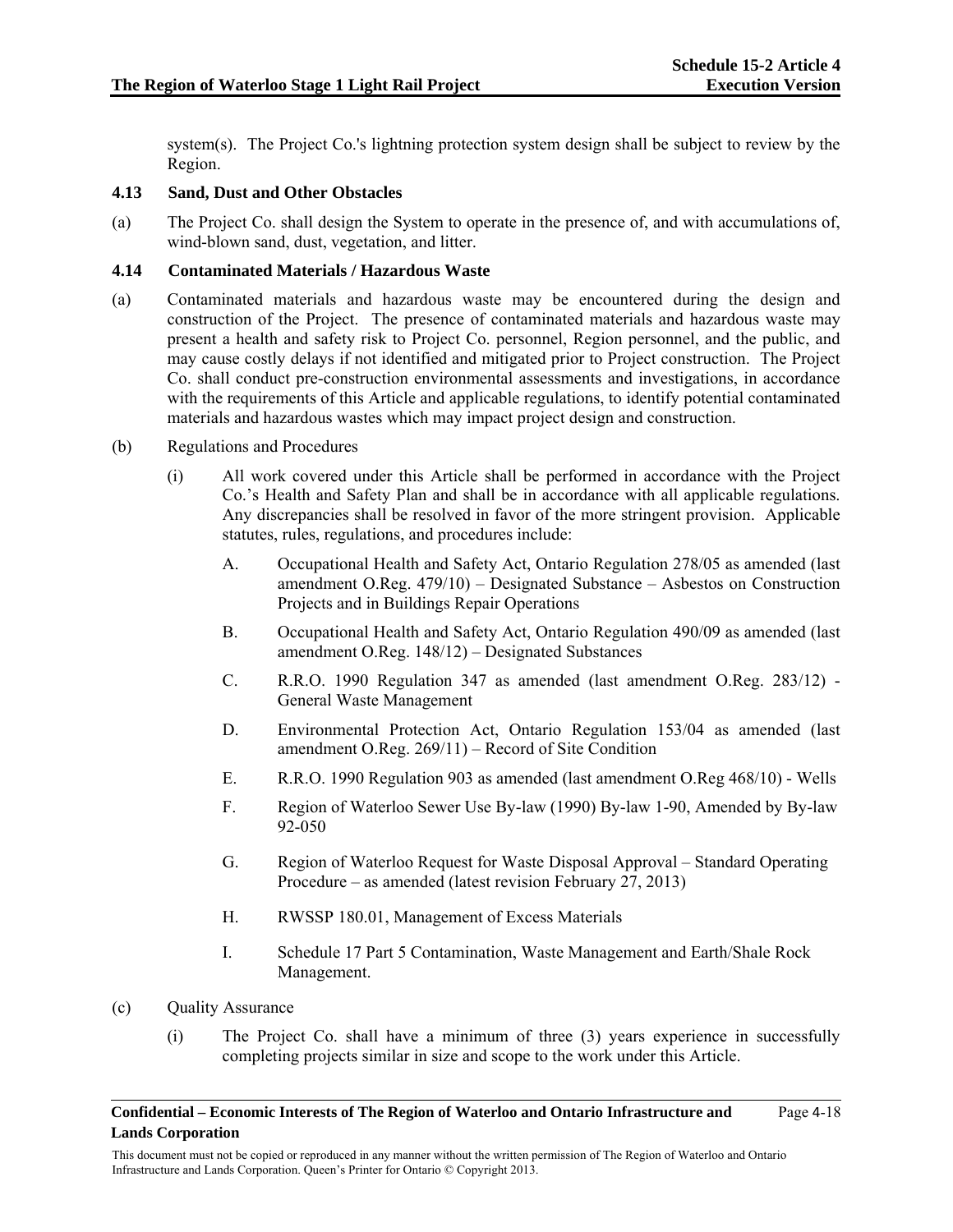- (ii) All Work covered under this Article shall be conducted only by experienced personnel who are fully trained, qualified, and certified in accordance with The Occupational Health and Safety Act, as applicable, and all other applicable Federal, Provincial, and local statutes, rules, regulations, and procedures.
- (iii) The Project Co. shall be responsible for securing all necessary and applicable permits, certificates, licenses, and approvals required for the performance of this Work and shall be responsible for the payment of all associated fees and fines.
- (iv) The Project Co. shall be responsible for all notifications required by Federal, Provincial, and local statutes, rules, regulations, and procedures.
- (v) The Project Co. shall conduct all environmental work, including sample collection, sample transport, and sample analyses in accordance with Quality Assurance/Quality Control (QA/QC) provisions and as required by the Ministry of the Environment. The analytical laboratory selected by the Project Co. shall be certified as required by the Ministry of the Environment and other applicable bylaws, codes, regulations, etc.
- (vi) The Project Co. shall comply with all required reporting and recordkeeping requirements in accordance with the provisions of this Project Agreement and all applicable Federal, Provincial , and local statutes, rules, regulations, and procedures.
- (vii) Any disposal facility utilized by the Project Co. for receipt of materials transported offsite shall be in good standing and hold current, valid permits and licenses as required by The Ministry of the Environment and all other Federal, Provincial, and local statutes, rules, regulations, and procedures.
- (viii) Throughout the performance of this Project Agreement, the Project Co. shall be responsible for preventing the release or the spread of contaminated materials or hazardous wastes as a result of the Project Co.'s operations.
- (d) Health and Safety Requirements
	- (i) Health and safety is the sole responsibility of the Project Co.. The Project Co. shall perform all Work required by the Project Agreement in a safe and environmentally acceptable manner. The Project Co. shall provide for the safety of all Project Co. personnel, Region personnel and their representatives, and the public for the duration of the Project Agreement.
	- (ii) The Project Co. shall provide for the Work of this Article, a site-specific Health and Safety Plan (HASP). The HASP shall be approved by a Certified Industrial Hygienist (CIH) and implemented by the Project Co.'s Safety Manager experienced with the health and safety requirements of OH&S Act and other applicable Federal, Provincial, and municipal, rules, regulations and procedures. All personnel working in contaminated or hazardous areas shall be adequately trained in accordance with the HASP and thoroughly briefed on anticipated hazards, safety equipment to be employed, safety practices to be followed, and emergency procedures and communications.
	- (iii) The HASP shall be distributed to all on-site personnel. On-site personnel shall be required to read the HASP, sign a compliance agreement, and abide by all provisions. The HASP shall be displayed and made available at the Site at all times.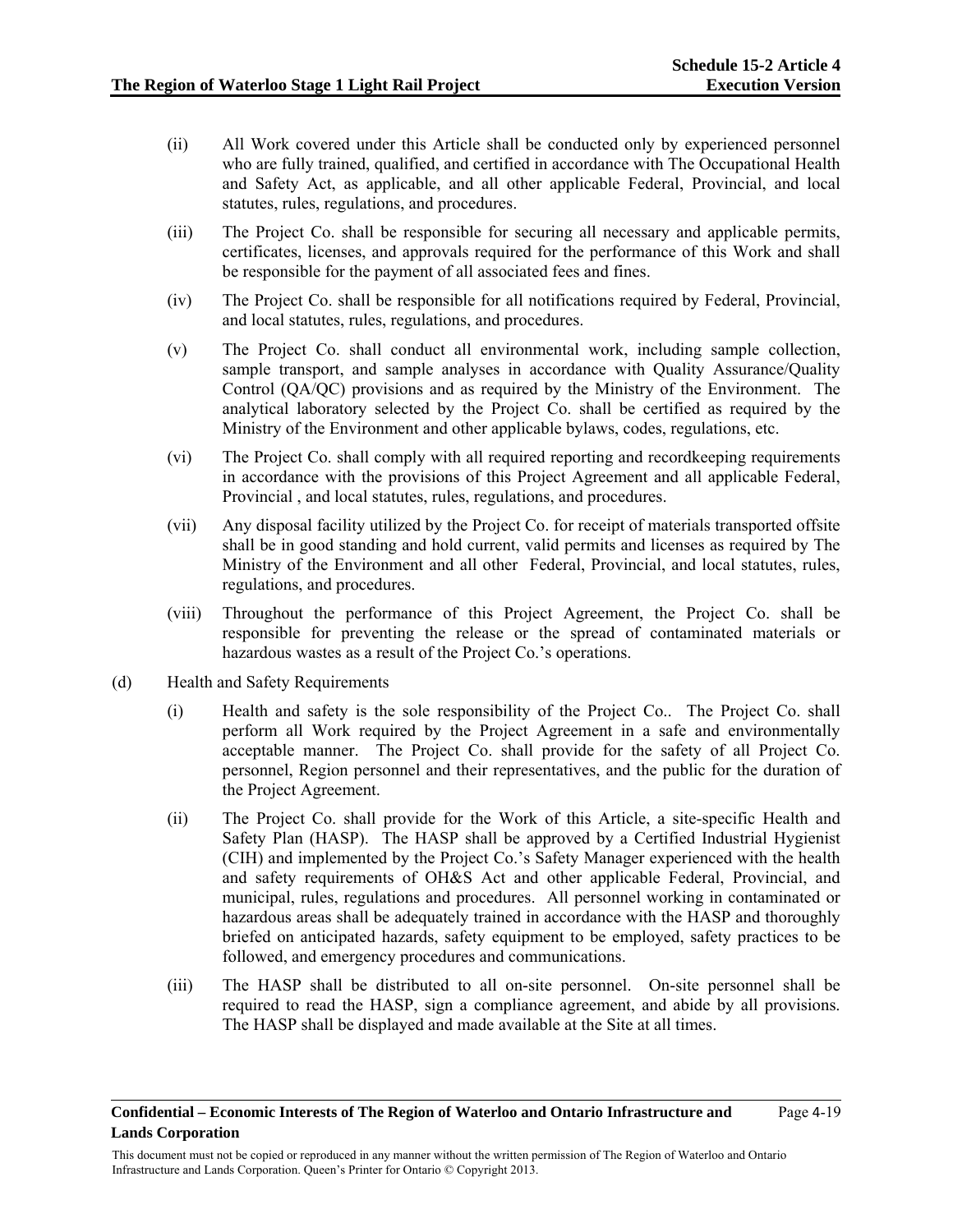- (iv) All Work covered under this Article shall conform to the requirements of OH&S Act and other applicable Federal, Provincial, and Municipal rules, regulations and procedures, which include but not limited to:
- (v) Federal
	- A. Canadian Standards Association (CSA)
		- 1. Canada CSA S350-M1980(R2003), Code of Practice for Safety in Demolition of Structures.
	- C. National Building Code 2010 (NBC)
		- 1. NBC 2005, Division B, Part 8 Safety Measures at Construction and Demolition Sites.
	- D. National Fire Code 2010 (NFC)
		- 1. NFC 2005, Division B, Part 2 Emergency Planning, subsection 2.8.2 Fire Safety Plan.
	- E. Fire Commissioner of Canada (FCC)
		- 1. FC-301 Standard for Construction Operations, June 1982.
		- 2. FC-302 Standard for Welding and Cutting, June 1982.
- (vi) Provincial
	- A. Occupational Health and Safety Act Revised Statutes of Ontario 1990, Chapter O.1 as amended, and Regulations for Construction Projects, O. Reg. 213/91 as amended.
	- B. Workplace Safety and Insurance Act, 1997.
	- C. Ontario Building Code Act, 1992, as amended.
	- C. Municipal statutes and authorities.
- (e) Submittals
	- (i) Prior to the initiation of any work covered by or related to this Article in accordance with Table 3.5 of Schedule 17, the Project Co. shall submit the following to the Region for approval:
		- A. The site-specific HASP and all modifications to the HASP.
		- B. Copies of all necessary and applicable permits, certificates, and approvals required for the performance of this Work.
		- C. All sampling and analysis plans required by this Article. The Project Co. shall not implement any report recommendations until so directed by the Region.
		- D. All environmental assessment and investigation reports, including supporting data, required by this Article. The Project Co. shall not implement any report recommendations until so directed by the Region.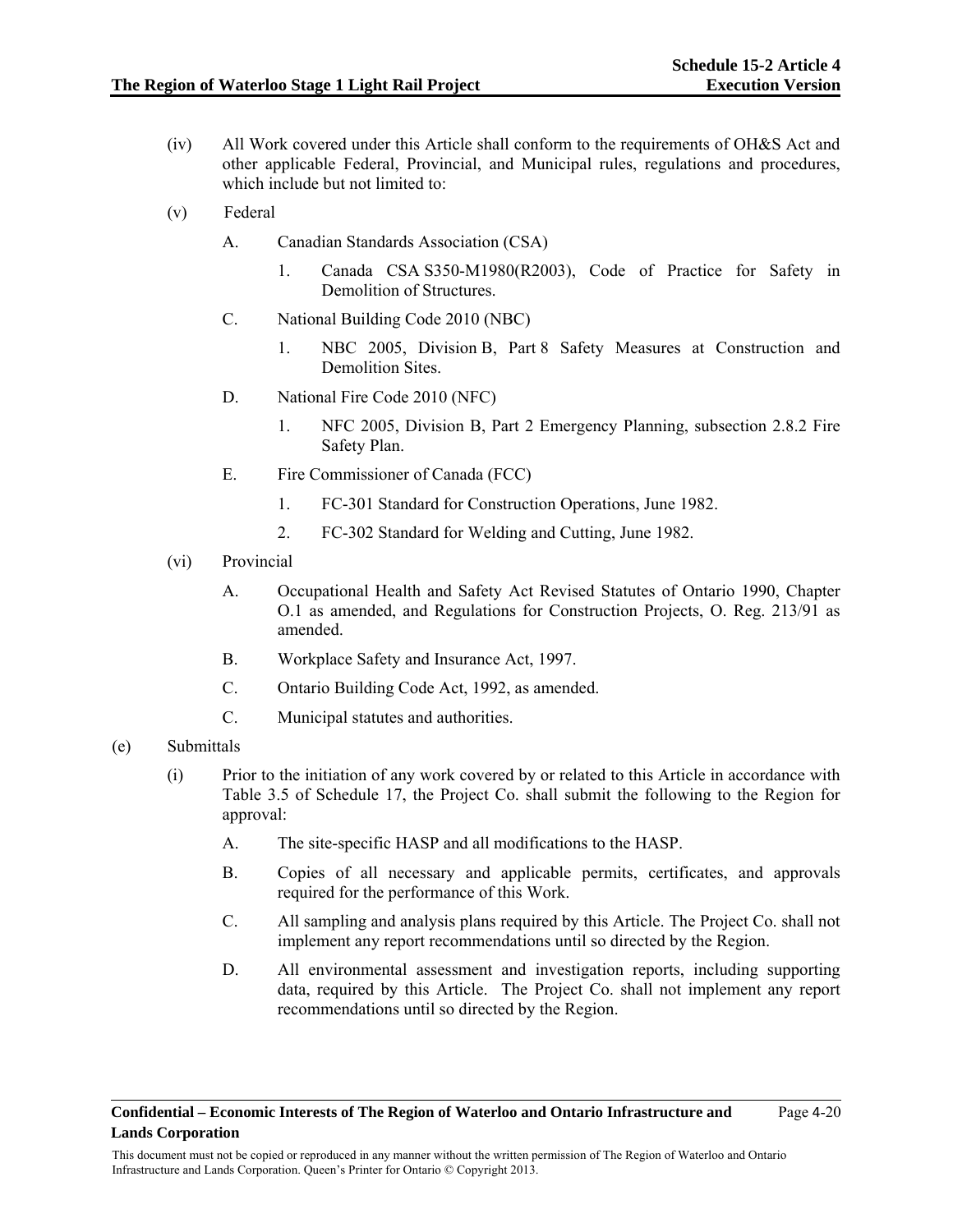- E. The proposed Hazardous Waste Management Plan for the management of contaminated materials and hazardous waste during construction as defined in Schedule 17.
- F. If deemed necessary, a contaminated water handling and treatment plan as defined in Section 5.3.F. of Schedule 17, consisting of working drawings and descriptions of proposed sampling, storage, treatment, and discharge systems and facilities shall be submitted and include but not be limited to: equipment, methods, standby equipment, power supply, sampling and analysis requirements, required permits, contaminated water handling and discharge procedures, and discharge locations to be utilized. A schedule of installation and details of the systems operations shall also be submitted. The Project Co. shall resubmit, as appropriate, if the system is modified during installation or operation.
- G. The Project Co. shall submit to the Region information and recommendations regarding the proposed facility(ies) for the transportation and disposal of each type of contaminated material or hazardous waste requiring disposal. The submittal shall also contain copies of all permits and licenses required by this Article and a complete listing of any notices of violations, citations, or administrative complaints issued by any Federal, Provincial, or Municipal agency for the facilities described.
- (ii) Thirty (30) calendar days after the completion of any work item covered by or related to this Article and the Work, or as otherwise described herein, the Project Co. shall submit the following to the Region for approval:
	- A. Worker training logs and worker compliance agreements, air monitoring reports, safety inspection logs, and emergency and accident reports.
	- B. Detailed records of sampling and analysis conducted under this Article, including sample locations maps and chain-of-custody forms, within forty-eight (48) hours of receipt of analytical data.
	- C. Copies of all discharge and disposal records within three (3) calendar days of the completion of the discharge or disposal event.
	- D. All manifests, gate receipts, bills-of-lading, and records of final waste disposition from the accepting disposal facility(ies), and all other documentation relating to the off-site transportation and disposal of waste.
	- E. The final Project closeout report including, at a minimum, sufficient detail and supporting documentation to describe all contaminated material and hazardous waste Work performed under this Project Agreement.
- (iii) No work will proceed to the next phase until required submittals have been received and approved by the Region.
- (iv) The Project Co. shall make all necessary modifications to the submittals, as requested by the Region, and perform all activities in accordance with such modifications.
- (v) Any review, acceptance, or approval of the Project Co.'s submittals shall be construed merely to mean that the Region is unaware of any reasons at the time to object thereto. Approval by the Region shall not impose any liability upon the Region, nor shall any such approval relieve the Project Co. of any responsibilities under the Project Agreement.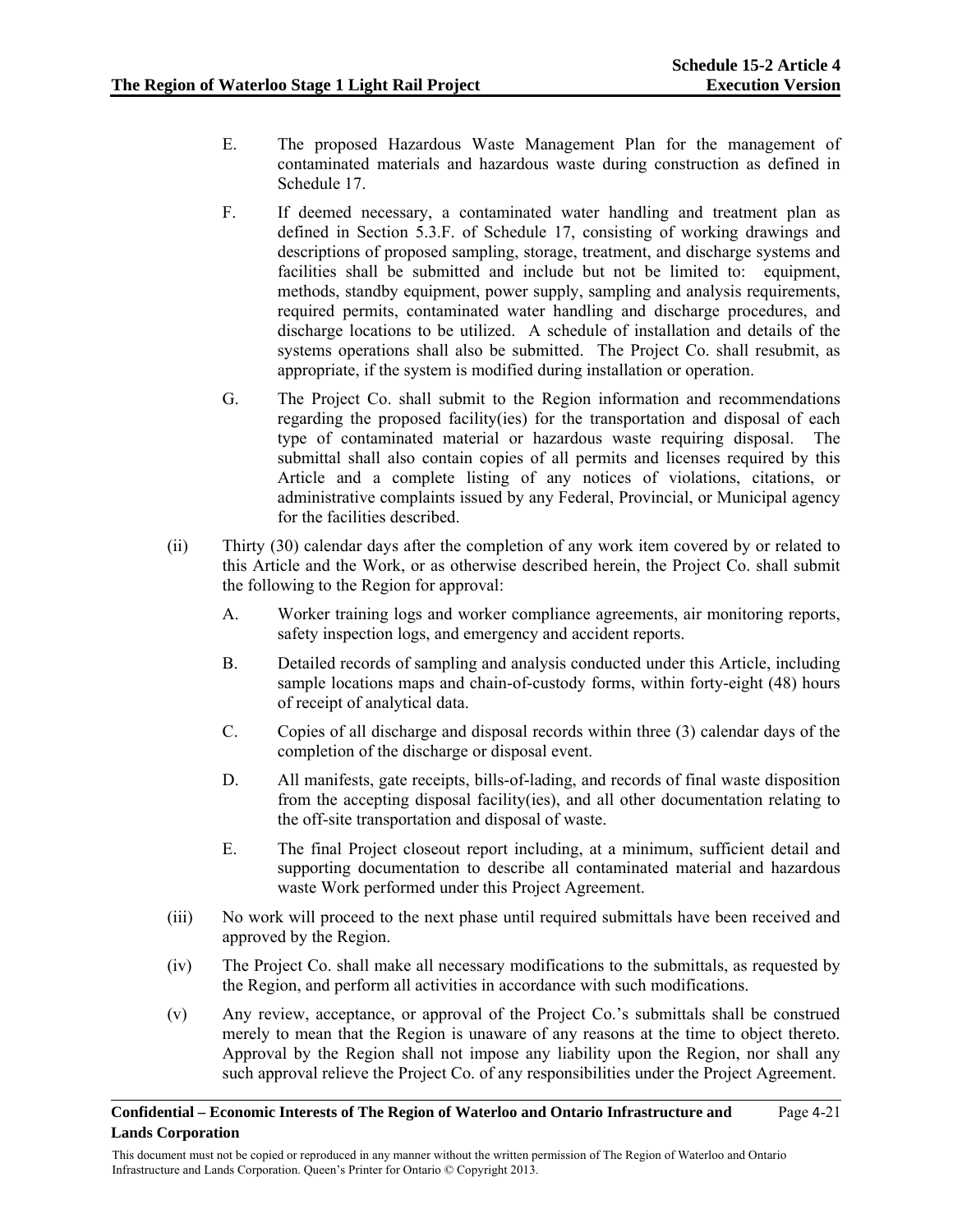- (f) Pre-Construction Environmental Assessments and Investigations
	- (i) Project Co. shall conduct pre-construction environmental assessments and investigations to identify potential sources of designated substances, contaminated materials and hazardous wastes which may impact the Projects design and construction.
	- (ii) Phase I Environmental Site Assessment
		- A. A Screening Level Phase I Environmental Site Assessments (ESA) of the Project area has been conducted by the Region to identify potential sources of designated substances, contaminated materials and hazardous wastes which may require:
			- 1. Characterization and cleanup or mitigation prior to Project construction.
			- 2. Development of special testing, handling, and disposal requirements during construction.
			- 3. Implementation of special health and safety procedures during construction.
		- B. The Phase I ESA includes:
			- 1. Environmental database search,
			- 2. Historical land use evaluation,
			- 3. Site reconnaissance, and
			- 4. Report of Phase I ESAs results.
	- (iii) Phase II Environmental Site Assessment
		- A. The Region has conducted a limited Phase II ESA of potential sources of contaminated materials and hazardous wastes identified during the Phase I ESA to confirm the presence and characterize the nature of the hazardous wastes which may require:
			- 1. Characterization and cleanup or mitigation prior to Project construction.
			- 2. Development of special testing, handling, and disposal requirements during construction.
			- 3. Implementation of special health and safety procedures during construction.
		- B. The Region shall provide Project Co with supplemental information on the limited Phase II ESA via addendum.
		- C. Based on Appendix E of the Environmental Project Report, the locations of the known contaminated sites are shown in Exhibit 4-14.1 below.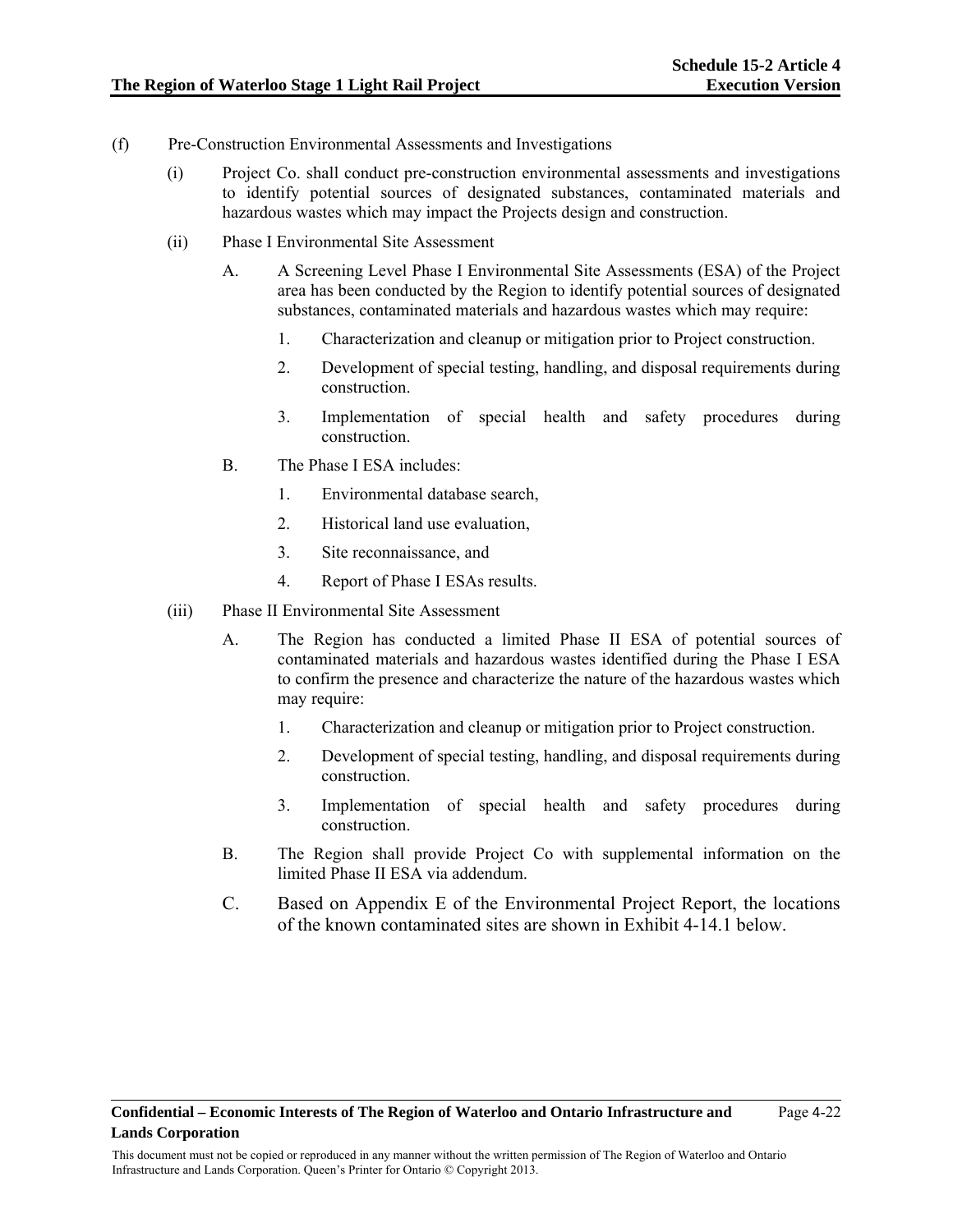



Exhibit 4-14.1- Location of Contaminated Sites Relative to the Waterloo LRT

- (g) Construction Waste Management Program
	- (i) Based on information developed during the Phase I ESA and Phase II ESA, the Project Co. shall develop a Waste Management Program for implementation during construction; to ensure materials are properly characterized; to determine whether they are contaminated material or hazardous waste that must be properly handled, transported, and disposed in accordance with all environmental regulations, and to protect the health and safety of Project Co. personnel, Region personnel, and the public.
	- (ii) The Waste Management Program shall include the following activities and be conducted in accordance with industry standards and all applicable statutes, rules, regulations, and procedures and all existing permits required for the Work under this Project Agreement:
		- A. Preparation and implementation of a Soil Confirmation Sampling Plan for confirmed contaminated areas and potentially contaminated areas and likely uncontaminated areas, including figures and QA/QC protocols for approval by Region. Sampling and analysis shall be conducted during excavation activities and on potentially contaminated groundwater encountered during dewatering operations in addition to any other potentially contaminated media.
		- B. Preparation and implementation of a Waste Management Plan, as necessary and as directed by the Region. This plan shall detail all phases of the management of all types of contaminated materials and hazardous waste (e.g., excavated soils,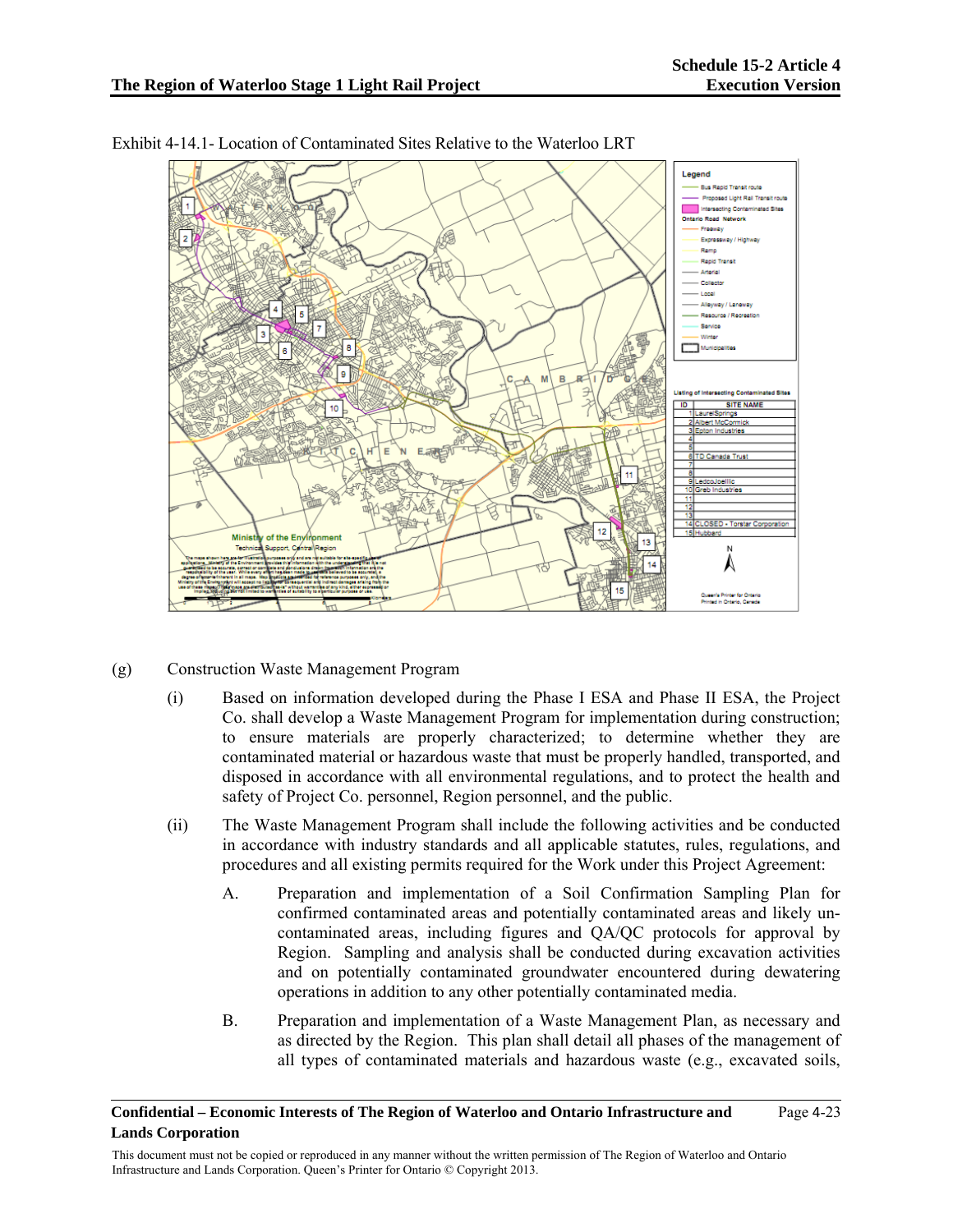sediment, and groundwater and surface water generated during dewatering), including, but not limited to, excavation, phasing, staging, sampling and analysis, handling, erosion and dust controls, storage, transportation, and disposal.

- C. Design, install, maintain, and operate a dewatering system that will minimize the migration of any existing groundwater contaminant plumes and minimize the volume of water generated.
- D. Design, install, maintain, and operate a temporary water storage and treatment system, as necessary and as directed by the Region, to reduce identified contaminant concentrations to acceptable levels provided in applicable discharge permits.
- E. Preparation and implementation of a site-specific HASP in accordance with the requirements of this Article.
- F. If, during the course of construction, the Project Co. becomes aware of any contaminated material or hazardous waste or has cause to suspect the presence of such materials not previously identified and made part of the Work under this Article, the Project Co. shall immediately notify the Region. The Project Co. shall immediately stop work in and secure the area against injury to persons or damage to property pending further instructions from the Region.
- (h) Hazardous Material Management Plan
	- (i) The Project Co. shall develop and implement during construction a Hazardous Material Management Program (HMMP), in accordance with the requirements of this Article, to identify the presence of designated substances and hazardous materials. The purpose of this management plan is to ensure the identification, proper handling and disposal of these materials and adherence to required health and safety protocols.
	- (ii) Designated substances are found in many building/construction materials. As part of the requirements of the HMMP, prior to the demolition activities involving any structure, an intrusive designated substance survey shall be conducted to identify any designated substances and hazardous materials present. This assessment shall be completed following the procedures detailed in O.Reg. 278/05 and O.Reg. 490/09. This information allows Project Co involved in the demolition of these structures to take appropriate steps to control their exposure to these substances.
	- (iii) There are eleven substances that have been "designated" in Ontario by the Occupational Health & Safety Act, which include acrylonitrile, arsenic, asbestos, benzene, coke oven emissions, ethylene oxide, isocyanates, lead, mercury, silica and vinyl chloride.
	- (iv) Additional Hazardous Materials include Polychlorinated Biphenyls (PCBs) Ozone Depleting Substances, Urea formaldehyde foam insulation, Fuel, oil and/or waste oil storage, Chemical Storage, Radioactive materials, and Mould.
	- (v) A report shall be generated identifying any designated substances and hazardous materials present in the area of work, and include recommendations regarding the management or abatement of these materials during the completed scope of work. The report will include the location and condition of the materials identified, and include the supporting analytical results, where applicable, and an estimate of the quantity present.